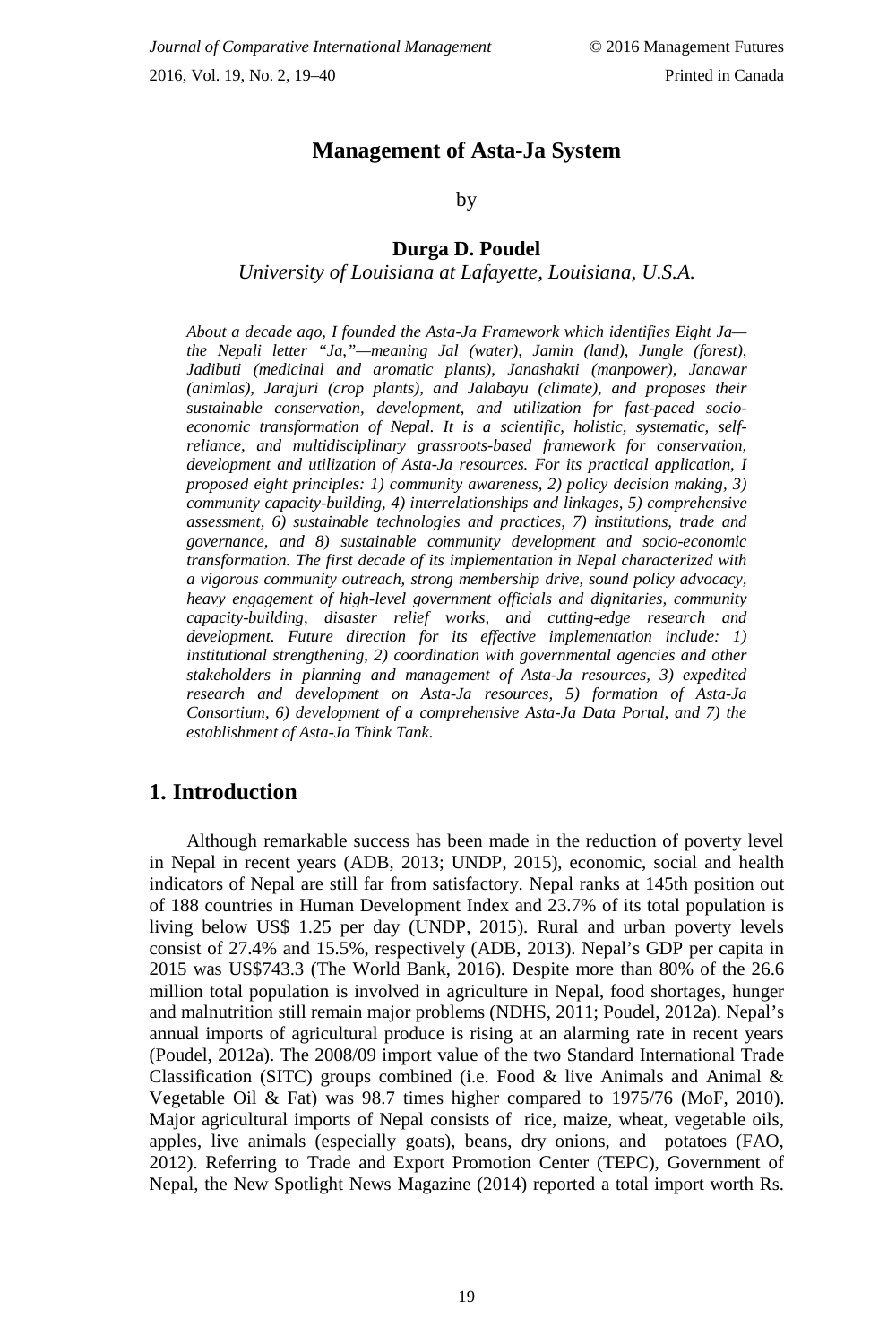127.51 billion of agricultural products in 2013/14 fiscal year, Rs. 28.16 billion higher from previous year.

Nepal is one of the high risk disaster countries in the world (Maplecroft, 2010; Ghimire, 2014). Natural hazards that occur frequently in Nepal include floods, landslides, earthquakes, windstorms, hailstorms, thunderbolts, forest fire, drought, glacial lake outburst flood events, avalanche, and epidemics (Chitrakar et al., 2007; DPNet-Nepal, 2017). A simple account of the major natural hazards that occurred over the past two decades shows the seriousness of this problem. The devastating 7.8 Richter scale Gorkha Earthquake that occurred on April 25, 2015 caused 8,790 deaths and 22,300 injuries and destroyed thousands of villages across the 23 districts of Nepal (Poudel, 2016). In addition to killing and injuring several people, the devastating flood that occurred on August 2014 in the western region of Nepal displaced more than 20,000 people and destroyed many houses and infrastructure (Ghimire, 2014). The 1993 landslides and debris flow took 1,259 lives and destroyed many bridges and dams with a total monetary loss of more than 47,194 million rupees in 44 districts of Nepal (Chitrakar et al., 2007). Several agencies predict unprecedented level of future hydrological changes and the occurrence of severe floods due to global warming and glaciers retreat in the region (IPCC, 2007; The UNEP, SAARC and DA, 2009).

Environmental and ecological degradation has become a major public concern in Nepal. Whether it is the capital city of Kathmandu or the Chure or the midhill region of Nepal, protection and restoration of environmental quality, natural resources sustainability, and ecological integrity have become a matter of great challenge for Nepal (Poudel, 2012b; Bannister, 2016; Thapa and Adhikari, 2016; Poudel and Duex, 2017). While air and water pollution, dusts and noises, urban sprawls, and lack of greenery and open spaces account for the environmental degradation of Kathmandu city (Prasai et al., 2007; Thapa and Adhikari, 2016), degradation of the Churia region include massive deforestation, landslides, sand and gravel mining, debris flow, river-cutting, and flooding (Poudel, 2012b; Bannister, 2016). Drying up of springs in the midhill region is emerging as an environmental crisis (ICIMOD, 2015; Poudel and Duex, 2017).

Forest and shrub cover which occupies 39.6% of the total land of Nepal which is suffering from average annual deforestation rate of 1.7% (DFRS, 2008; Acharya and Dangi, 2009). Forest degradation in Nepal has adversely affected rural communities in their food and firewood supplies, fodder and forages for their livestock, supply of non-timber forest products, drinking water supply, wildlife habitat, environmental quality, and other ecosystem services (Acharya et al., 2011). Smallholder mixed-farming system in rural Nepal is very closely interlinked with forest, livestock, and agricultural crop production. Therefore, forest degradation has also negatively impacted the farming system (Poudel, 2015a), ecological, social and environmental conditions in Nepal (Acharya et al., 2011), including the massive degradation of high value medicinal and aromatic plants (MoEST, 2008). Overextraction of medicinal and aromatic plants has become a major ecological concern in recent years in the country. Sustainable forest management is necessary for conservation of medicinal and aromatic plants.

Massive migration of young people for foreign employment in recent years (Ministry of Labor and Employment, 2014) has left the country shorthanded in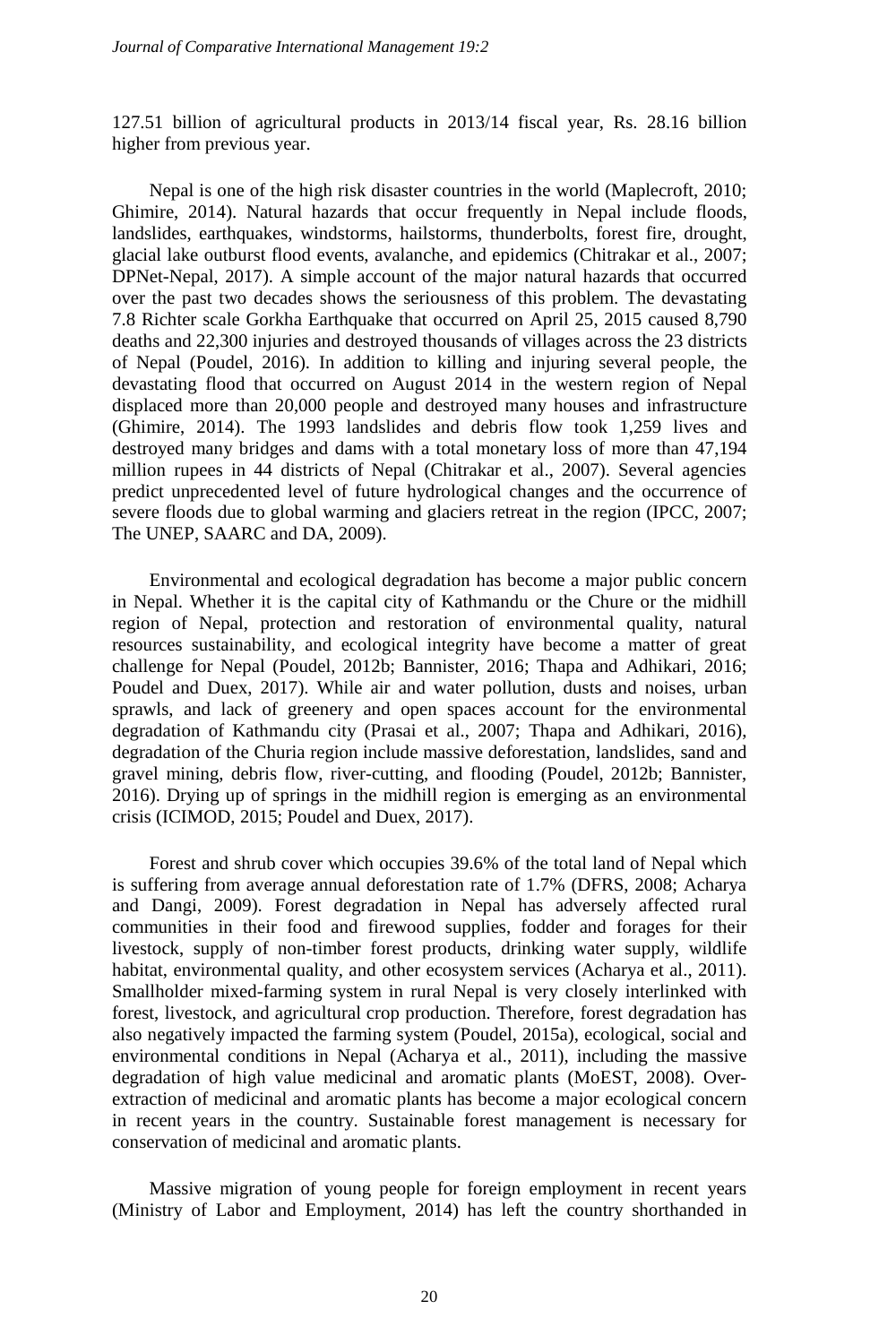agricultural production (New Spotlight News Magazine, 2014). This has made more dependent on agricultural imports, and has resulted in increased economic reliance on low-paid foreign jobs and opportunities. Socially, outmigration has caused tremendous family disruptions and inconveniences. According to the Ministry of Labor and Employment (2014), a total of 2,226,152 labor permits, about 8% of the country's total population, were issued for foreign employment during the six-year period from 2008/09 to 2013/14, with 137% increase between 2008/09 to 2013/14. Although men accounted for 95.1% of the total labor permits, a 239% increase on the number of permits acquired by women during this period suggests that Nepal will also increasingly loose women workforce to foreign employment in the future.

It is obvious from above paragraphs that Nepal needs immediate and bold initiatives in relation to increased food production, sustainable management of environmental and natural resources, integrated community development, and fastpaced socio-economic transformation. In this context, it is important to choose a framework for natural resources development and management, income generation, and overall economic development. There are several natural resources management frameworks, theories, concepts, and models available in literature which were developed and are being practiced in many different conditions. Some of the notable frameworks and concepts can be cited as the tragedy of the commons (Hardin, 1968), adaptive management (Holling, 1978; Walters, 1986; Walters and Holing, 1990), sustainable development (WCED, 1987), ecosystem-based management (Long et al., 2015), and IUCN's Natural Resource Governance Framework (Springer, 2016). Each of these concept, framework, theory, and model in relation to management of environment and natural resources has great values and helps us in conceptualizing the system, reducing complexities, establishing relationships and linkages among system's components, and identifying and studying issues and concerns and developing alternative management options for system's improvement in a more efficient and coordinated way. However, selection of a framework or a theory for its application depends on many factors including its scope, complexity, relevancy to the society, applicability, and documented outputs or performance. While some frameworks and concepts may focus more at macro level, others may concentrate at micro level. Similarly, some frameworks may be heavy on science whereas others may be heavy on governance. It is important to have a theoretically grounded, comprehensive, socially rooted, and scientifically valid and tested environmental and natural resources planning and management framework for sustainable development of Nepal.

About a decade ago, I published a pioneering research article founding on Asta-Ja Framework [Asta-Ja meaning eight *Ja*, Nepali letter *Ja* (*Jal* (water), *Jamin* (land), *Jungle* (forest), *Jadibuti* (medicinal and aromatic plants), *Janashakti* (manpower), *Janawar* (animals), *Jarajuri* (crop plants), and *Jalabau* (climate)] in this journal and argued that Asta-Ja resources have greatest competitive advantages for socioeconomic transformation of Nepal (Poudel, 2008). The letter *Ja* is also the eighth letter of Nepali alphabet in Devnagari script. This ground-breaking publication was followed by subsequent research articles on Asta-Ja Framework, which included the Asta-Ja environmental and natural resources policy framework (Poudel, 2009), strategic framework (Poudel, 2011), and Asta-Ja management capacity-building framework (Poudel, 2012c). The Asta-Ja Framework has been implemented for a decade in Nepal and has been successful in gaining attention of a broad-spectrum of stakeholders engaged in sustainable environmental and natural resources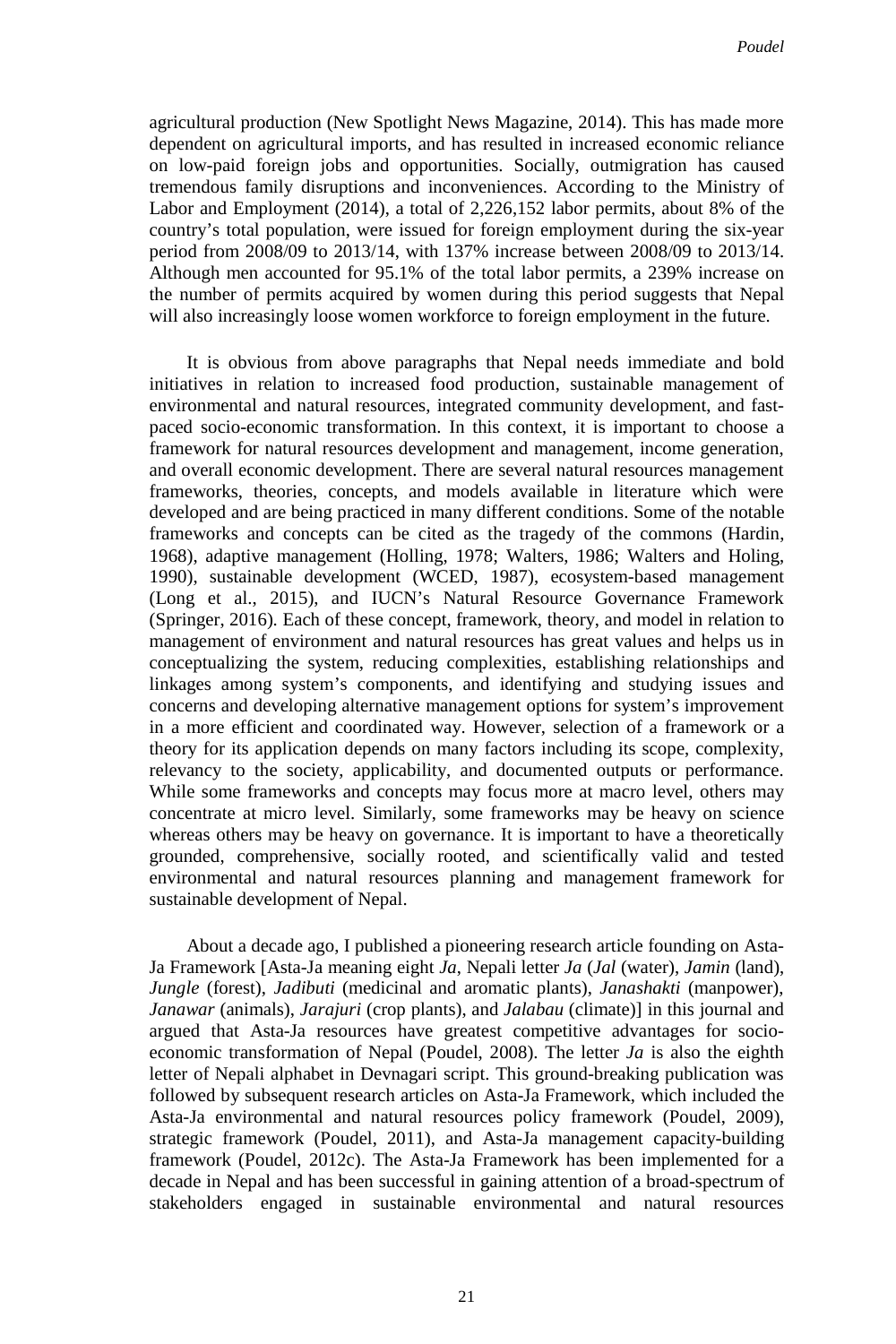conservation and development and socio-economic transformation of the nation (Duquesne, 2011, 2013; Poudel, 2012a, 2014; Bhattarai, 2017). This author is the Founding President of Asta-Ja Research and Development Center (Asta-Ja RDC), Kathmandu, Nepal, Founding member of Asta-Ja Abhiyan Nepal; International Coordinator of Asta-Ja International Coordination Committee (Asta-Ja ICC), and member of Asta-Ja Agricultural Cooperative, Kathmandu, Nepal.

The sections below present the core and deep-rooted concept of "asta" (i.e. Sanskrit word "asta" means eight) in Hindu scriptures and traditions, Asta-Ja Framework, accomplishments and challenges associated with the implementation of Asta-Ja Framework past decade, usefulness of Asta-Ja Framework as a unifying planning and management approach for various stakeholders, and future recommendations.

## **2. The "asta" Concept**

There are many "asta" concepts which are deep-rooted in Hindu cultures and Nepalese society. Some of them can be cited as asta-Murti (eight attributes of Lord Rudra), asta-Vinaayak (eight manifestations of Lord Ganesh), asta-Laxmi (eight manifestations of the goddess of wealth), asta-Chirinjibi (eight immortals), asta-Vasus (eight attendants of Indra, the king of the gods), asta-Dikpalas (eight lords of heaven), asta-Dhatu (an alloy made of eight metals), asta-Sidhis (eight main powers acquired by spiritual person), asta-Bakra (eight bends relating to a Hindu sage born with eight physical handicaps), and asthanga-Yoga (eight limbed yoga). Similarly, astamangalas (eight auspicious symbols) in Jain religion (Titz and Bruhn, 1998) and astangika-marga (eightfold path) in Budhism (Lopez, 2011) are other examples of the "asta" concepts which are ideals in Nepalese society. The number eight is considered as an auspicious and positive number also in Chinese (Tiger, 2007), Japanese (Ohtaku, 2006) and Judaism (MysticalNumbers.com, 2017) societies. Beginning of the Opening ceremonies of the 2008 Summer Olympics in Beijing, China, at 8 PM on August 8 (i.e. 8/8/2008) is meaningful.

The asta-concepts are apparently quite complex and require a good knowledge of Hindu scriptures for their thorough explanation. However, a simple view of the eight elements of each concept reveals a great deal of perspective on our philosophy, metaphysics, spiritual domains, and lives. For example, the asta-Murti, the Lord Shiva's eight manifestations (Sarva, Bhaba, Rudra, Ugra, Bhima, Pashupati, Isana, and Mahadeva), represent, respectively, earth, water, fire, wind, ether (sky), soul, sun, and moon, which basically serve the basis of the origin, survival, and growth of the living things in this planet. The concept of asta-Laxmi reveals the sources of wealth such as agricultural production, animals, progeny, valor and courage, and knowledge relating the eight manifestations of the goddess of wealth as Dhana Laxmi (money Laxmi, giver of money and gold), Dhanya Laxmi (grain Laxmi, giver of agricultural produce), Gaja Laxmi (elephant Laxmi, giver of animal wealth, like cattle and elephants), Santana Laxmi (progeny Laxmi, giver of offspring), Veera or Dhairya Laxmi (giver of valour in battles and courage for overcoming difficulties in life), Vijaya Laxmi (giver of a victory in battles or any hurdles to be successful in life), and Vidhya Laxmi (knowledge Laxmi, giver of the knowledge). Adi or Maha Laxmi is considered the first or ancient manifestation of Laxmi. Similarly, Asthanga-Yoga which follows a set sequence of practices through Sun Salutations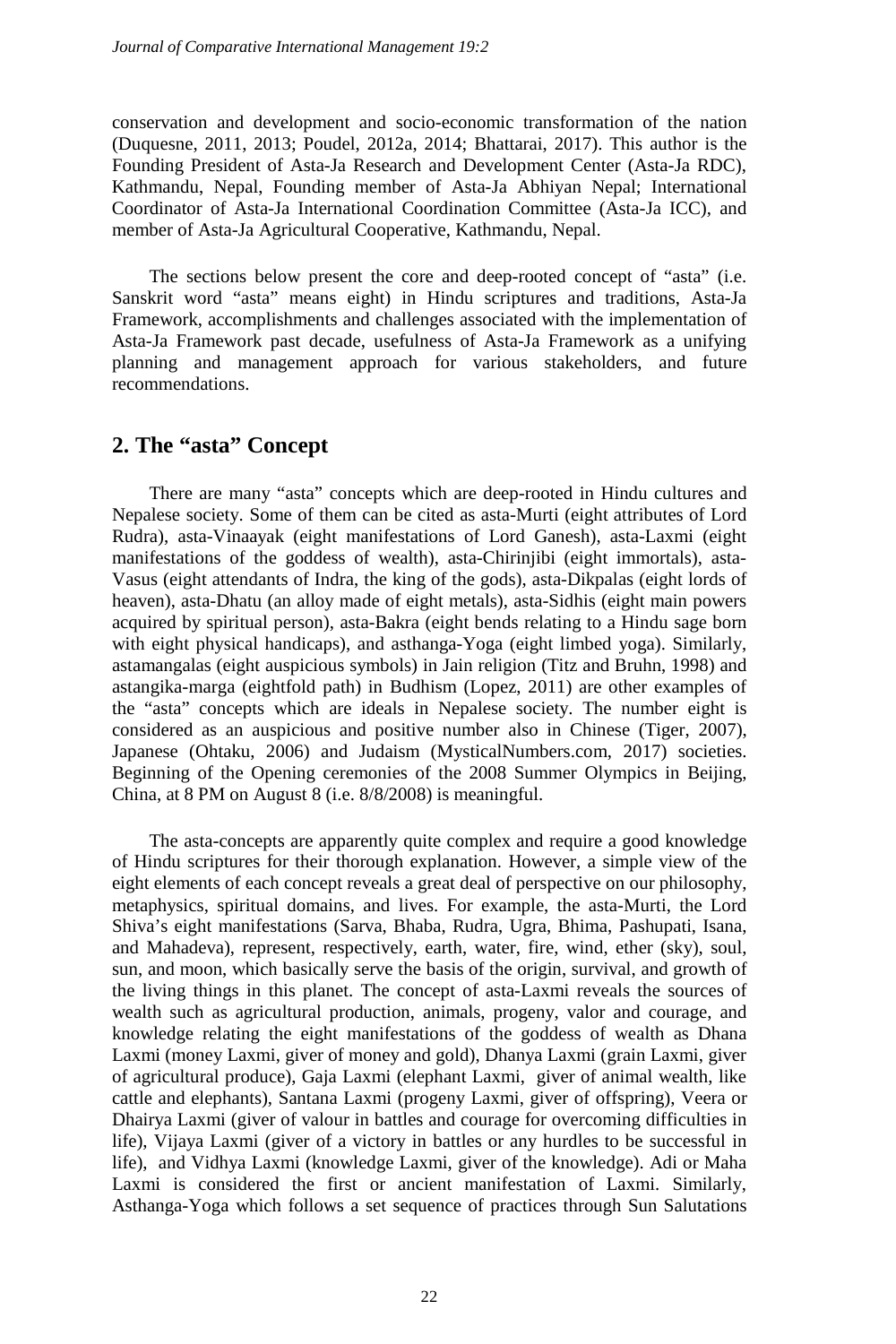and other Asanas is prescribed for strength and flexibility of our body; purification of body, mind and nervous system; increase digestion; and foster spirituality. The concept of asta-Dikpalas places a ruler in each direction in the space: Indra (east), Varuna (west), Kuber (north), Yama (south), Agni (south-east), Niruthi (southwest), Isana (north-east), and Vayu (north-west) (Jayaram, 2015), where we can possibly argue that mankind established the eight directions first and then placed rulers in space in each direction for governance.

Based on those examples, we can infer that the "asta" concepts are systemsbased and often follow sequential or step-by-step procedures. Also, these four "asta" concepts demonstrate nicely the metaphysics of Hindu philosophy, and the importance of wealth, health, and governance for our personal lives and the society. For a system to perform effectively, it is critical to have all of its components stay sound and remain in harmony. Degradation of one element of a system will affect another element in the system.

#### **2.1 Asta-Ja Framework**

The Asta-Ja system encompasses the four spheres of the planet earth: hydrosphere (*Jal*), lithosphere (*Jamin*), biosphere (*Jungle*, *Jadibuti*, *Janashakti*, *Janawar*, *Jarajuri*), and atmosphere (*Jalabayu*) and the eight elements of Asta-Ja system are intricately linked and strongly connected. Hence, it is important to have sustainable conservation and development of each of the eight elements of Asta-Ja for better functioning of the Asta-Ja system. Simply put this way, if a farmer in a smallholder farming system likes to be successful in organic agriculture, he/she should emphasize sustainable management and development of Asta-Ja resources so that a great deal of synergy would develop within Asta-Ja system resulting in a higher level of farm productivity and environmental quality.

The Asta-Ja Framework is a holistic, system-based, scientific, collaborative, interdisciplinary, participatory, self-reliance, and grassroots-based environmental and natural resources planning and management approach for conservation, development, and sustainable utilization of the eight resources within the Asta-Ja system (Poudel, 2008, 2009, 2011, 2012c). This framework has eight principles: 1) Community awareness, 2) Community capacity-building, 3) Policy decision making, 4) Interrelationships and linkages, 5) Comprehensive assessment, 6) Sustainable technologies and practices, 7) Institutions, trade and governance, and 8) Sustainable community development and socio-economic transformation. It starts functioning from community (Principle 1) and ends with the community (Principle 8). Detailed elaboration of these principles can be found in Poudel (2008, 2009, 2011 and 2012c).

The principle of community awareness plays the pivotal role in the Asta-Ja Framework. Grassroots communities are the ultimate change agents and the beneficiaries. Communities participating in the process of sustainable development and utilization of Asta-Ja resources, income generation, and socio-economic transformation must be sufficiently aware, engaged and educated on Asta-Ja system and its development. The principle of community capacity-building emphasizes environmental and natural resources community capacity-building for conservation, utilization and sustainable development of natural resources for socio-economic transformation of Nepal. The principle of policy decision making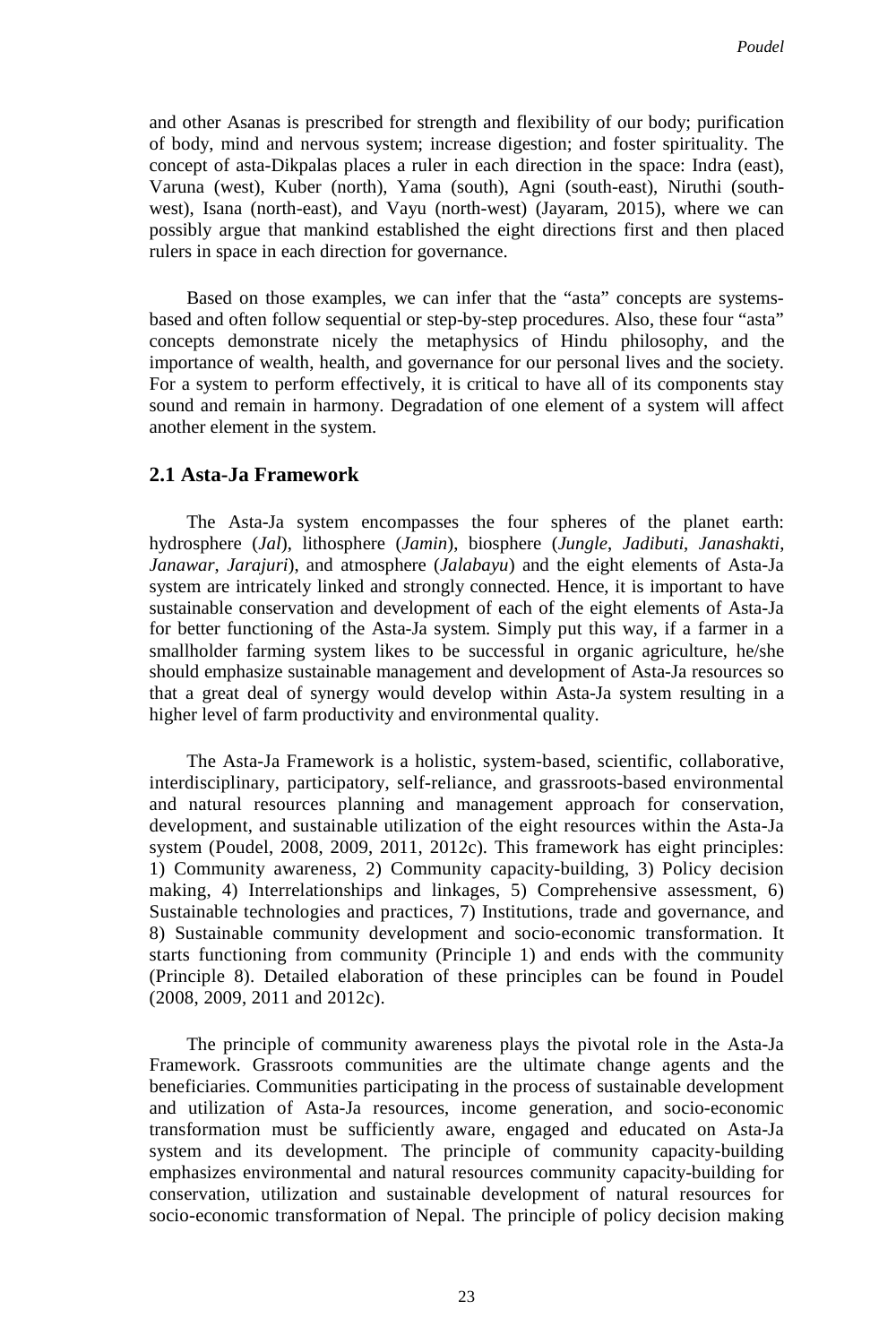underscores effective policy measures for sustainable development, conservation and utilization of natural resources for socio-economic transformation. To develop effective policy measures, it emphasizes multisector, participatory, and holistic approach in problem assessment and analysis and the identification of alternative solutions (Poudel, 2009).

The principle of interrelationships and linkages stresses that Asta-Ja resources are intricately linked each other and among themselves and require a deep understanding of these interrelationships and linkages for their sustainable development and utilization. Similarly, the principle of comprehensive assessment emphasizes detailed assessment of Asta-Ja resources for their sustainable development and utilization and socio-economic transformation of the country. Comprehensive assessment of Asta-Ja resources should lead to the establishment of Asta-Ja database, economic analysis, and the design of Asta-Ja Investment Information System (Poudel, 2008).

The principle of sustainable technologies and practices emphasizes research and development in technologies and practices and innovations for sustainable conservation, utilization, and development of Asta-Ja resources.

The principle of institutions, trade and governance focusses on institutional strengthening, governance, and domestic and foreign trades. It emphasizes handling diverse Asta-Ja related concerns including ownerships, decision-making, resource sharing, customs and duties, trade barriers and restrictions, and international relations.

Finally, the overarching principle of sustainable community development and socio-economic transformation emphasizes implementation of integrated developmental initiatives across the nation targeting specific communities for sustainable utilization and development of Asta-Ja resources, income generation, and socio-economic transformation. Communities must be free from poverty, hunger and malnutrition, have basic infrastructures for quality education, health, and services, have employment opportunities, have peace and security, have excellent environmental quality, and be resilient. The interrelated complex nexus of these principles can be diagrammatically represented as in Fig. 1.

Considering the universality and the vastness of the Asta-Ja system and corresponding multitudes of stakeholders in very diverse settings, the Asta-Ja Framework is left simple with its eight principles and without dwelling into criteria, standards, indicators, and outcomes. Filling out Asta-Ja log frame consisting of a matrix of Asta-Ja resources and the eight principles of Asta-Ja must be the starting point for Asta-Ja planning and management exercise. A thorough evaluation of the matrix must subsequently lead to problem identification, setting goals and strategies, and project formulation. It is critical to stay focused on Asta-Ja management community capacity-building process (Poudel, 2012c) while designing and implementing Asta-Ja projects. It is my intention that every user identify appropriate criteria, standards, indicators, or outcomes in relation to the eight principles of the Asta-Ja Framework considering specific situation where the framework is being applied.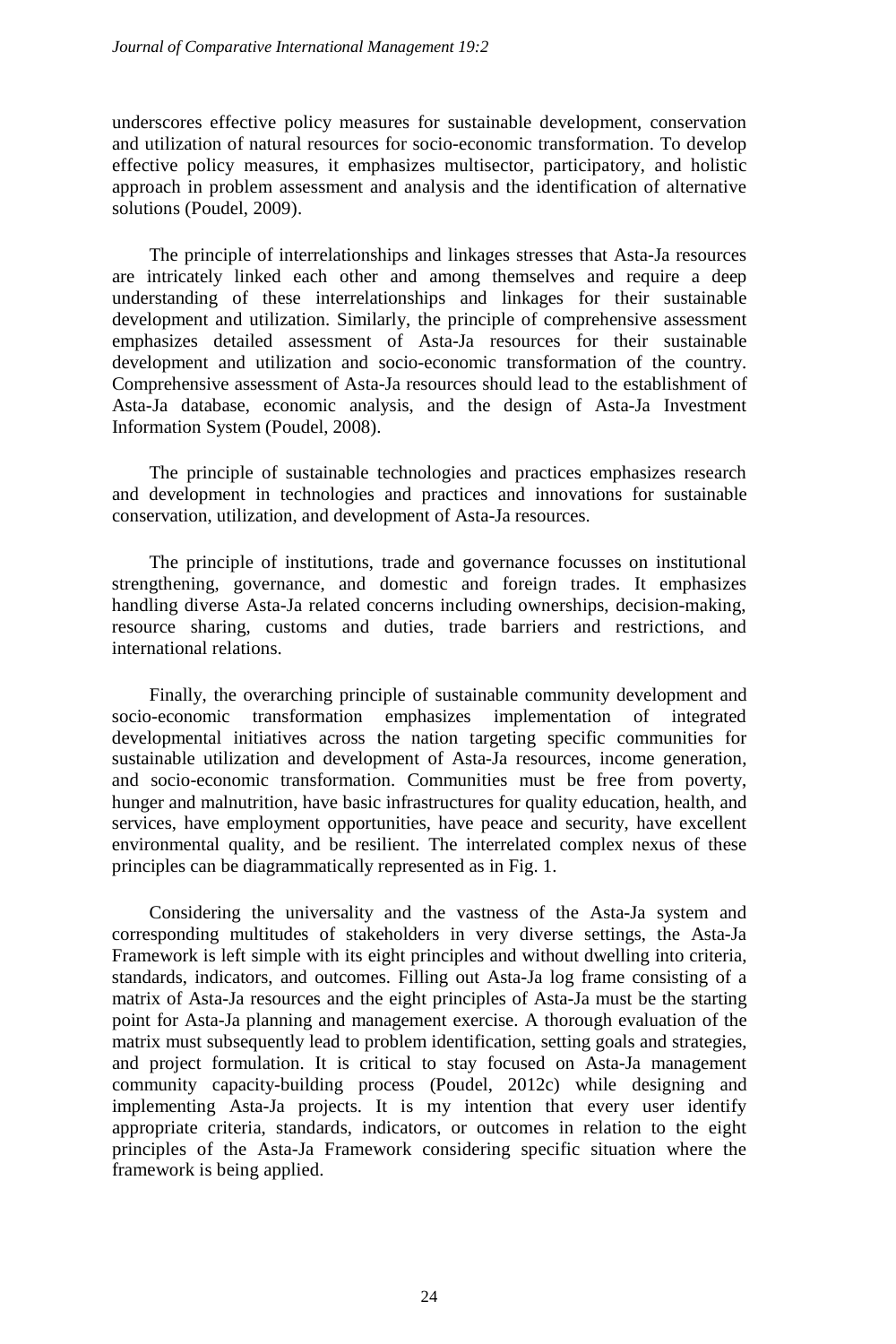

**Figure 1. Eight principles of the Asta-Ja Framework**

#### **2.2 Implementation of Asta-Ja Framework**

In order to implement the Asta-Ja Framework, we established Asta-Ja Abhiyan Nepal, a non-profit non-governmental organization, with its headquarters in Kathmandu, Nepal, in 2008, Asta-Ja Saving and Credit Cooperative Ltd in Kathmandu, Nepal, in 2011, which was later changed to Asta-Ja Agriculture Cooperative in 2014, and Asta-Ja Research and Development Center (Asta-Ja RDC) with its headquarters in Kathmandu, Nepal, in 2014. Major accomplishments made and the challenges faced during its implementation in the past decade are summarized in Table 1, and briefly discussed below.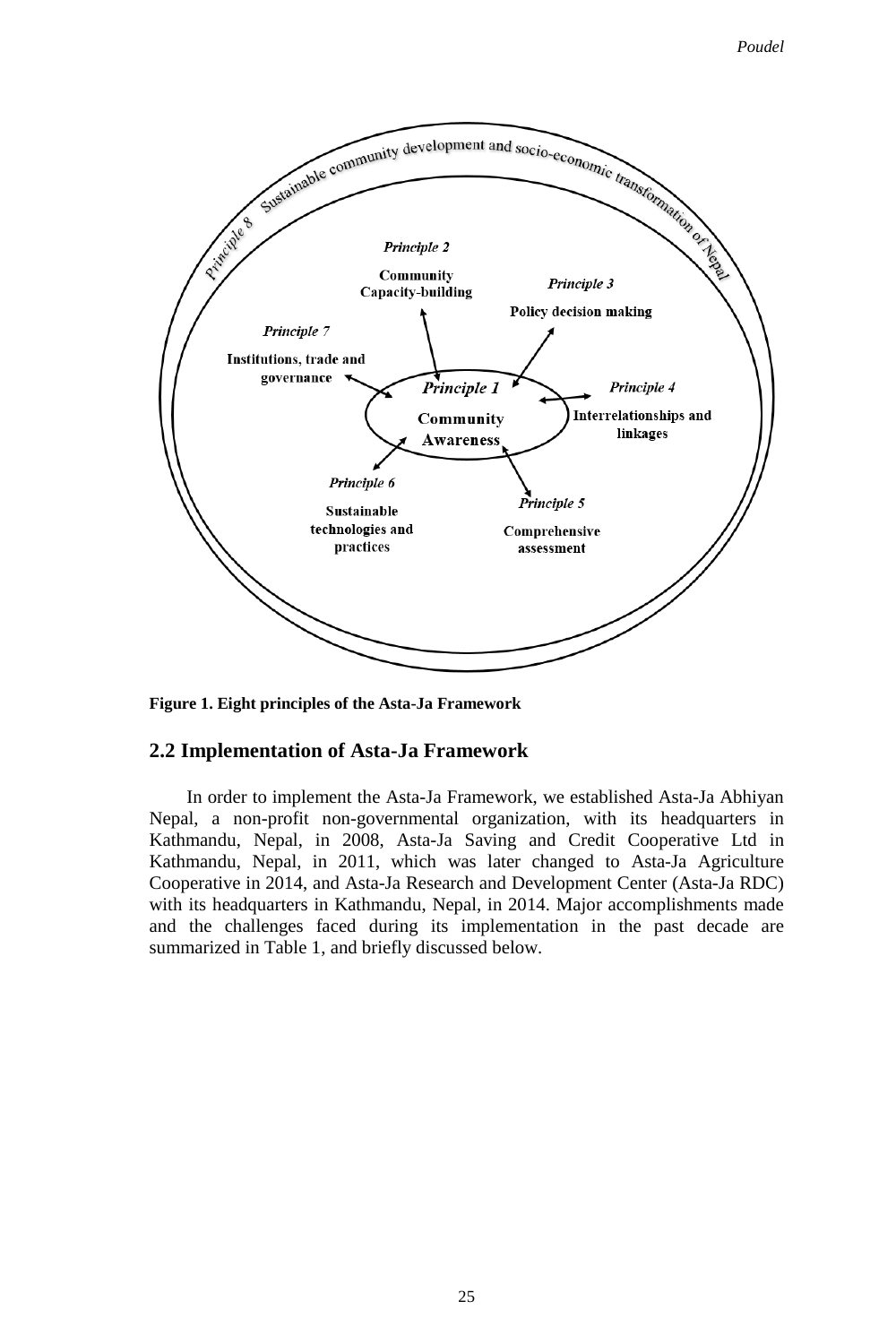| Asta-Ja<br><b>Principles</b>                    | <b>Major</b> accomplishments                                                                                                                                                                                                                                                                                                                                                                                                                                                                                                                                                                                                                                                                                                                                                                                                                                                                                                                                                                                                                                                                                                                                                                                                                                                                                                                                                                                     | <b>Challenges</b>                                                                                                                                                                                                            |
|-------------------------------------------------|------------------------------------------------------------------------------------------------------------------------------------------------------------------------------------------------------------------------------------------------------------------------------------------------------------------------------------------------------------------------------------------------------------------------------------------------------------------------------------------------------------------------------------------------------------------------------------------------------------------------------------------------------------------------------------------------------------------------------------------------------------------------------------------------------------------------------------------------------------------------------------------------------------------------------------------------------------------------------------------------------------------------------------------------------------------------------------------------------------------------------------------------------------------------------------------------------------------------------------------------------------------------------------------------------------------------------------------------------------------------------------------------------------------|------------------------------------------------------------------------------------------------------------------------------------------------------------------------------------------------------------------------------|
| 1.<br>Community<br>awareness<br>activities      | • Large number of Asta-Ja Interaction meetings with<br>high level government officials including executive<br>heads, CEOs, Security Agencies, and other<br>stakeholders.<br>• Visiting almost all national political leaders, high<br>level bureaucrats and stakeholders at their residences<br>or offices with "Akbare Khursani" (i.e. very hot chilly<br>plant) or a flower potted plant.<br>• Network of about 200 commercial agricultural<br>producers representing 12 districts.<br>• Formation of district committees in 11 districts.<br>• Hosting field days and public meetings on a regular<br>basis.<br>• Successful membership drive for Asta-Ja Abhiyan<br>Nepal (including life members), Asta-Ja International<br>Coordination Committee, Asta-Ja Agricultural<br>Cooperative, and Asta-Ja RDC.<br>· Hosting a large number of welcoming events in Asta-<br>Ja headquarters where a large number of Nepalese<br>expatriates, visitors from foreign countries, and<br>community leaders from within Nepal were welcomed<br>by presenting Asta-Ja Scarfs and the words of<br>recognition by Asta-Ja team.<br>• Distributed thousands of Asta-Ja pamphlets in several<br>political conventions.<br>• Social networking through Facebook, and information<br>dissemination through websites, newspapers, radios,<br>and TVs.<br>· Scientific presentations in national and international<br>meetings. | $\bullet$ Meeting<br>community<br>expectations on<br>financial<br>assistance,<br>community<br>development,<br>and material<br>support.<br>• Documentation<br>of the activities.<br>lessons learned.<br>and progress<br>made. |
| 2.<br>Community<br>capacity-building<br>efforts | • Five trainings relating to fruits and vegetable<br>production and poultry production in Kathmandu,<br>Valley.<br>• Two trainings on goat production and management in<br>Nuwakot.<br>• Water quality training for local communities in<br>Nuwakot, Nepal.<br>· Farmer's tour for the Thulokhola watershed<br>community in Nuwakot.<br>•One short course on Village Animal Health Worker in<br>Kathmandu.<br>• Distribution of 40,000 SuperGrain hermetic (air-tight)<br>bags for food storage in 23 Gorkha earthquake<br>impacted districts in Nepal.<br>. Planned distribution of 8,000 hermetic bags and 500<br>Corn Sheller to 1000 households in Kavre district<br>before June 2017.<br>·Distribution of relief materials such as seeds, Jasta<br>Pata, and blankets, following Gorkha earthquake<br>devastation.<br>• Credit mobilization for income generating activities.                                                                                                                                                                                                                                                                                                                                                                                                                                                                                                                               | $\bullet$ Connecting<br>capacity-<br>building efforts<br>to practical<br>conservation<br>and<br>development of<br>Asta-Ja<br>resources and<br>income<br>generation.                                                          |

### **Table 1. Major accomplishments and challenges associated with a decade implementation of Asta-Ja Framework in Nepal.**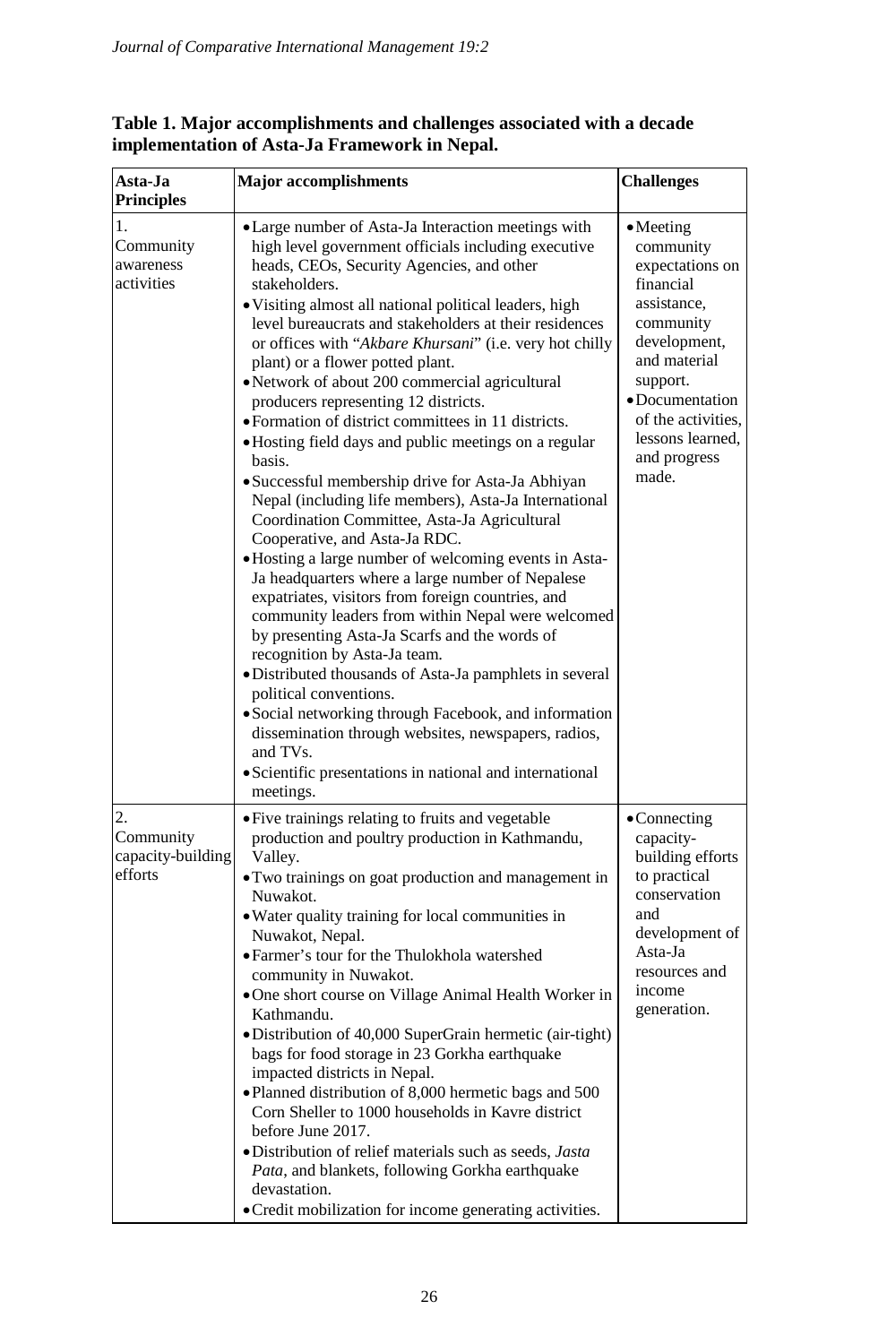| 3.<br>Policy-related<br>advocacy                   | • Interest rate reduction from 12% to 6% on livestock<br>loans through ADB Ltd., Nepal.<br>• Crop and Livestock Insurance Directives, 2013.<br>• Asta-Ja policy delegation team meeting with high<br>officials including the Prime Minister of Nepal,<br>ministers, Chief Secretary, and other government<br>officials in Kathmandu.<br>• Several policy interaction meetings were organized in<br>which farmer leaders, businessmen, political leaders,<br>academicians, and high level government officials and<br>even the Prime Minister of the country were engaged<br>on policy making.                                                                                                                                                                                                                                         | • Political<br>instability.<br>·Policy research.<br>Science-based<br>policy<br>advocacy.                                                                    |
|----------------------------------------------------|---------------------------------------------------------------------------------------------------------------------------------------------------------------------------------------------------------------------------------------------------------------------------------------------------------------------------------------------------------------------------------------------------------------------------------------------------------------------------------------------------------------------------------------------------------------------------------------------------------------------------------------------------------------------------------------------------------------------------------------------------------------------------------------------------------------------------------------|-------------------------------------------------------------------------------------------------------------------------------------------------------------|
| 4.<br>Interrelationships<br>and linkages           | • Food storage and mothers and children health and<br>nutrition study in Kavre district.<br>• Linkages between climate change and livestock<br>production as well as water, land, forest, animals, and<br>crops in the Thulokhola watershed, Nuwakot, Nepal.                                                                                                                                                                                                                                                                                                                                                                                                                                                                                                                                                                          | •Compilation,<br>collation,<br>analysis, and<br>synthesis of<br>existing pieces<br>of information.<br>• Generating new<br>pieces of<br>information.         |
| 5.<br>Comprehensive<br>assessment                  | • An assessment of Chure degradation using Remote<br>Sensing and GIS.<br>• An assessment of land use potential, food security,<br>and agri-business for community resiliency in Gorkha<br>earthquake devastated region of Nepal.                                                                                                                                                                                                                                                                                                                                                                                                                                                                                                                                                                                                      | •Compilation,<br>collation,<br>analysis, and<br>synthesis of<br>existing pieces<br>of information.<br>• Generating new<br>pieces of<br>information.         |
| 6.<br>Sustainable<br>technologies and<br>practices | • PPR vaccination for goats and the use of FAMACHA<br>cards to assess goat health in the Thulokhola<br>watershed, Nuwakot, Nepal.<br>·Distribution of hermetic (airtight) bags for food<br>storage.<br>·Distribution of Corn Sheller for effective post-harvest<br>and then drying and storing grains in hermetic bags to<br>prevent food loss and improve nutritional quality<br>while preventing grains from toxic mold infestation.                                                                                                                                                                                                                                                                                                                                                                                                | •Compilation,<br>collation,<br>analysis, and<br>synthesis of<br>existing pieces<br>of information.<br>• Generating new<br>pieces of<br>information.         |
| 7.<br>Institutions,<br>trade, and<br>governance    | ·Collaboration or contracts and agreements with<br>several institutions including University of Louisiana<br>at Lafayette, Louisiana, USA; The Global<br>Development Group, Australia; Institute of Rubber<br>and Jatropha Research-Nepal, USA; GreaterGood.org<br>and the hunger site; Ministry of Agriculture,<br>Government of Nepal; Ministry of Health and<br>Population, Government of Nepal; Acadiana Indian<br>Association (AIA), Lafayette, Louisiana, USA;<br>Society of Nepalese in Hawaii (SNEHA), USA;<br>UNICEF, Kathmandu, Nepal; PACT, and CTEVT.<br>• Asta-Ja RDC received approval from the Council for<br><b>Technical Education and Vocational Training</b><br>(CTEVT) for conducting short training on Village<br>Animal Health Worker, Off Season Vegetable<br>Production, and Community Agriculture Assistant. | •Compilation,<br>collation,<br>analysis, and<br>synthesis of<br>existing pieces<br>of information.<br>•Logistic<br>support,<br>facilities, and<br>manpower. |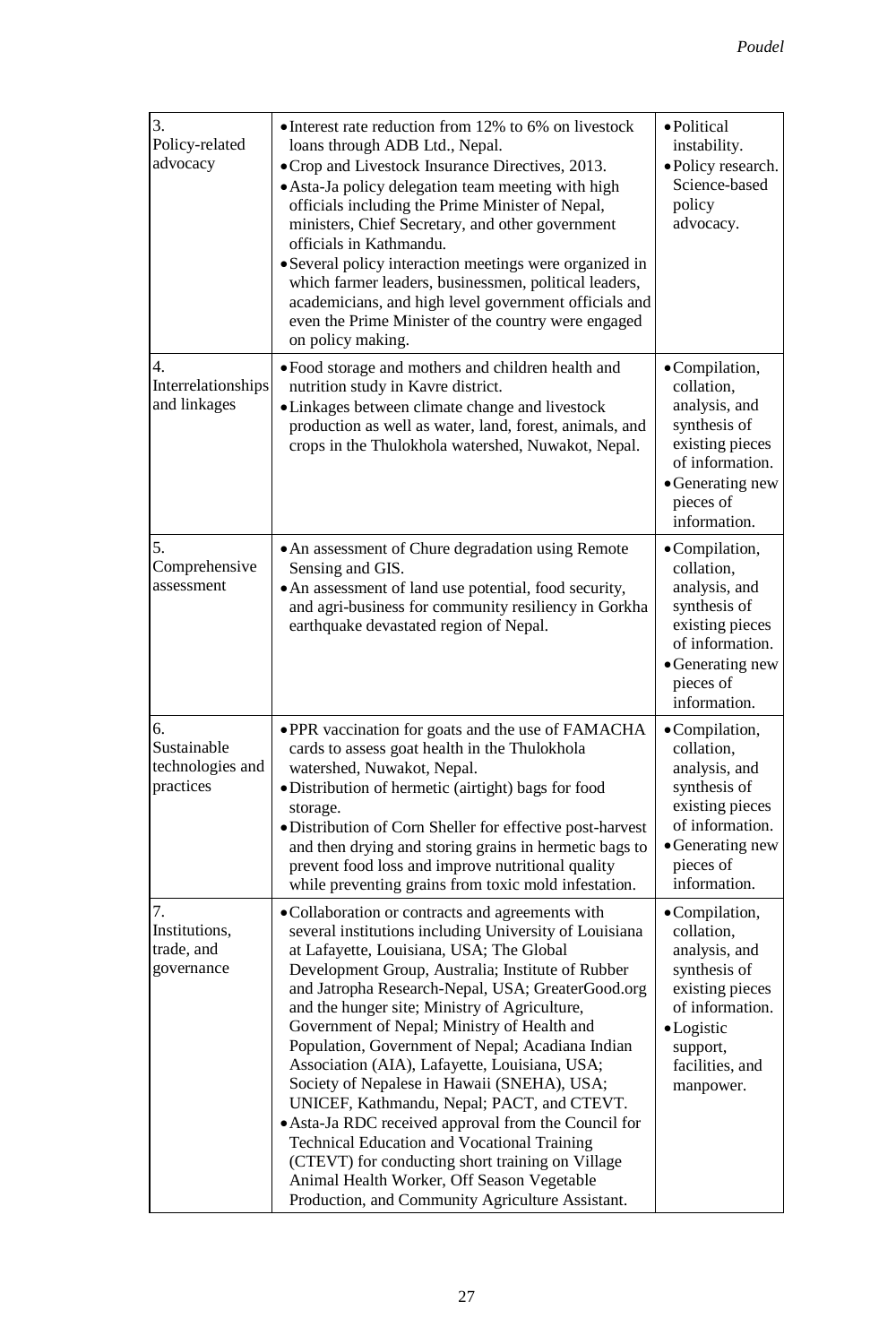| 8.<br>• Asta-Ja Research and Development Project, Tanahu,<br>Sustainable<br>Nepal.<br>community<br>• Chudher community drinking water project, Tanahu,<br>development and<br>Nepal.<br>socio-economic<br>transformation | • Fragmented and<br>uncoordinated<br>developmental<br>initiatives.<br>$\bullet$ Funding. |
|-------------------------------------------------------------------------------------------------------------------------------------------------------------------------------------------------------------------------|------------------------------------------------------------------------------------------|
|-------------------------------------------------------------------------------------------------------------------------------------------------------------------------------------------------------------------------|------------------------------------------------------------------------------------------|

## **3. Accomplishments**

Remarkable accomplishments were made in public outreach, organizational expansion, policy advocacy, community capacity-building, research and development, and disaster relief and recovery works.

A vigorous outreach strategy was adapted in terms of reaching out the high level government officials, political leaders, intellectuals, media persons, expatriates, farmers, and other stakeholders (Poudel, 2012a). Accordingly, several Asta-Ja interaction events were hosted which were presided by very high level government officials including sitting Prime Minister, Ministers, Vice Chairmen of National Planning Commission, Chief Secretaries, Secretaries of various Ministries, CEO of the bank, Political Leaders, Governor of Nepal Rastra Bank, and other stakeholders. These events were very well attended and the media coverage through TVs, newspapers, radio, and social media was remarkable. Another approach to reaching out high level individuals in the country included visiting their offices or residences by Asta-Ja team with a potted chilly (*Akbare Khursani* i.e. very hot chilly plant) or a flower plant, and introducing Asta-Ja concept to them, requesting them to water the plant, and then handing over the potted plants to the dignitaries by clapping hands. In this regard, Asta-Ja team visited very high profile individuals including the President of Nepal, ex-King, several ex-Prime Ministers, Chief of Army Staff, Inspector General of Police, Chairmen/Presidents of major political parties in the nation, senior political leaders, media owners, and other stakeholders. All the dignitaries were very supportive and had expressed their solidarities to Asta-Ja campaign (Poudel, 2012a).

In addition, thousands of leaflets on Asta-Ja were distributed to the attendees of various political conventions and meetings. In other occasions, individuals interested in Asta-Ja concept were invited to the Asta-Ja headquarters and were welcomed with Asta-Ja promotional items such as Asta-Ja scarf and brochures. Formation of district/local committees in about 30 districts of Nepal (Bhattarai, 2017), successful membership drives, and developing networks of commercial agricultural producers were additional accomplishments.

Activities related to policy advocacy included organizing high policy discussion events, visiting policy maker's office by Asta-Ja team, hosting leader farmer policy advocacy interaction events, and doing popular writings (Poudel, 2012a). Specific policy agendas for advocacy included interest rate reduction for farmers, introduction of crop and livestock insurance policy, inclusion of Asta-Ja in the Constitution of Nepal, and the development of high school curriculum on Asta-Ja resources (Poudel, 2012a). Social media and websites were also utilized for policy advocacy. As a result, at least two policy successes were realized: 1) reduction of interest rate on livestock loans from 12% to 6% by Agriculture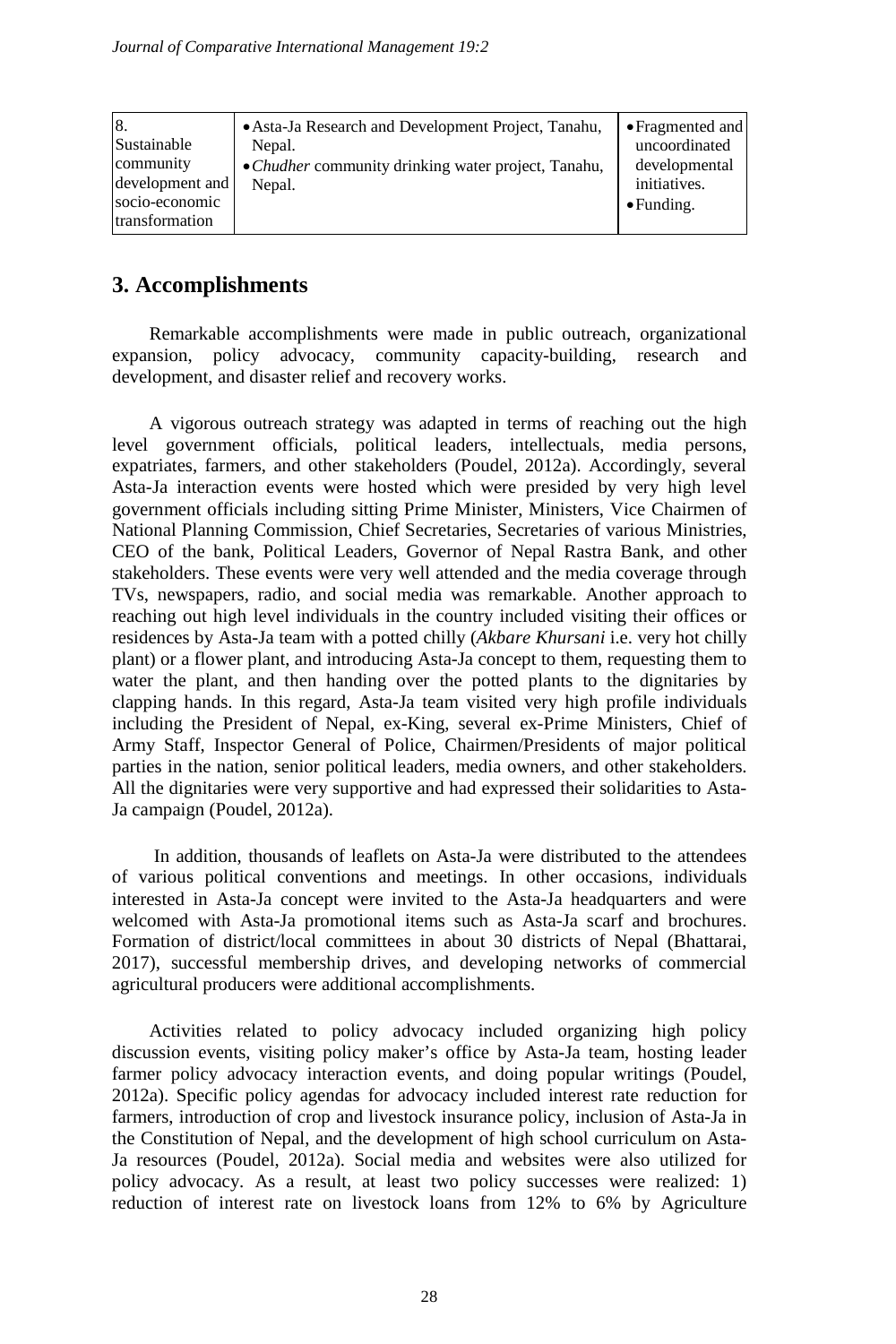Development Bank, Ltd, and 2) the introduction of Crop and Livestock Insurance Directives, 2013, by the Government of Nepal.

Community capacity-building activities included organizing field days and public meetings, conducting trainings, and introducing sustainable resources management technologies and practices to the local communities. Field days and public meetings were targeted to specific local communities. During these events, commercial agricultural producers and other stakeholders were invited to local farms where current issues and problems in relation to agricultural production and marketing were discussed. These meetings were of high interest especially for agricultural extension agents and commercial producers. Even the ambassador of Israel was often among the attendees (Poudel, 2012a). Various capacity-building training conducted included fruit and vegetable production, poultry production, goat production, and water quality monitoring. Asta-Ja RDC has received approval from CTEVT for running short training on Village Animal Health Worker, off season vegetable production, and Community Agriculture Assistant.

We collaborated with several institutions including national and international universities, governmental agencies, INGOs, NGOs, and community organizations and developed a number of research proposals related to climate change adaptation, environmental restoration, integrated community development, horticultural value chain, agricultural development, and food storage and nutrition and health. We worked diligently in the implementation of research projects and in providing support to our partners in their field investigations. Research findings were disseminated through scientific meetings, journal articles, conference proceedings, and research reports.

Our disaster relief and recovery works related specifically to the devastating Gorkha earthquake on April 25, 2015. Asta-Ja Abhiyan Nepal immediately decided to get engaged on relief works and assisted an international medical team in setting up health camps in some of the affected areas, and, later, providing services through a Health Post for a couple of months in Lalitpur, Nepal. Asta-Ja RDC received funding support from various charity and non-profit community organizations abroad for hermetic (air tight) grain storage bags and rice and vegetable seeds and, in collaboration with the Ministry of Agriculture, Government of Nepal, distributed 40,000 hermetic bags to 23 districts and seed packages to over 600 families nearby Kathmandu Valley. Asta-Ja RDC also distributed *Jasta Pata* (galvanized iron sheet, roofing material) and blankets to earthquake victims. In addition, a rebuilding document was prepared within a month soliciting concept papers from Asta-Ja members, which was distributed to planning authorities and governmental offices in Kathmandu as well as uploaded on Asta-Ja RDC website (Asta-Ja ICC, 2015). In the process of helping food sector following the aftermath of the Gorkha earthquake in Nepal, a Climate Smart Dry Chain proposal was developed and was formally presented to the CEO and the team at the Office of Nepal Reconstruction Authority, Government of Nepal. We also reached out to several international aid agencies for this proposal.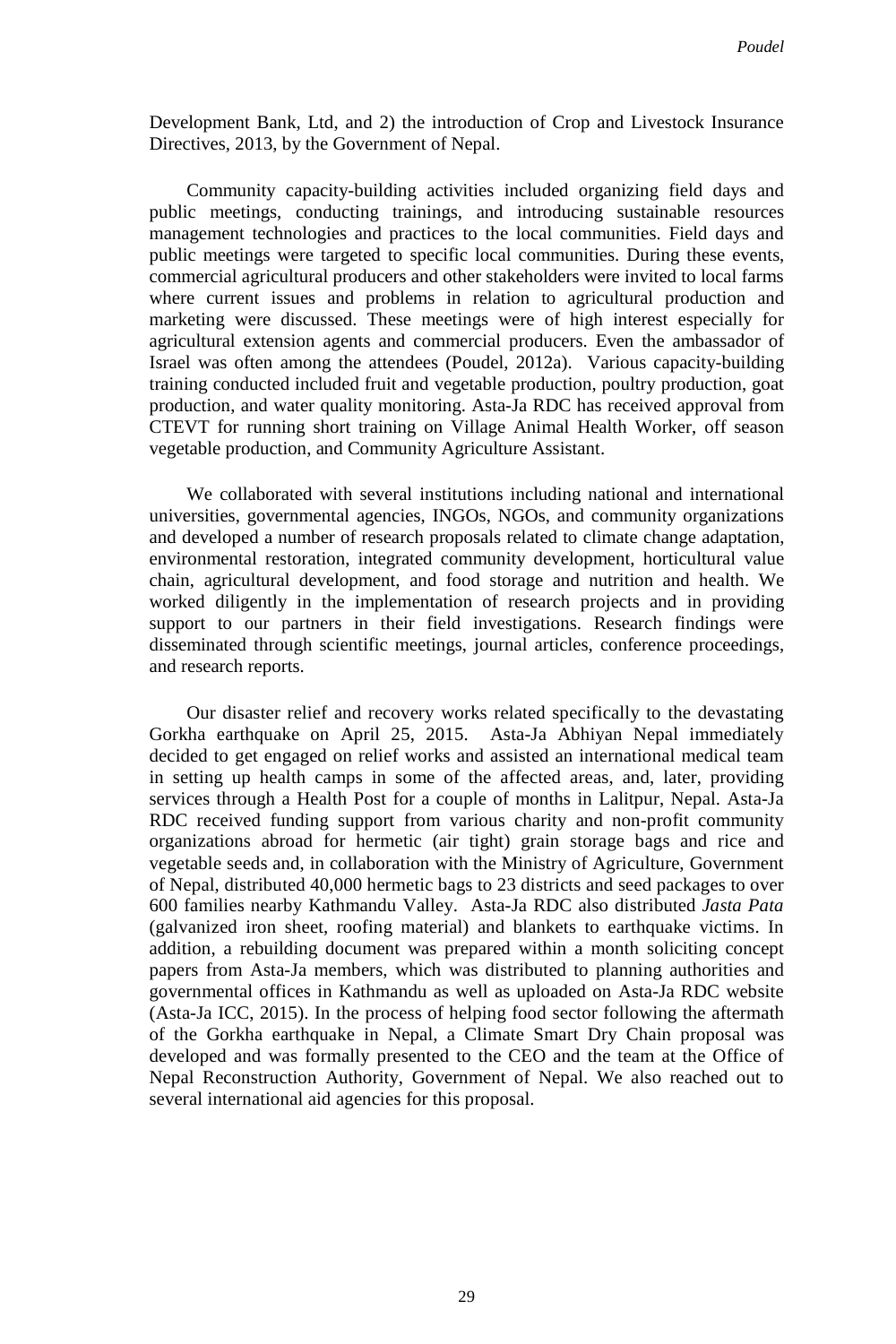## **4. Challenges**

Major challenges faced during the implementation of Asta-Ja Framework in its first decade can be summarized into three categories: 1) generating funds, 2) institutional establishment, and 3) program coordination with governmental agencies and other stakeholders.

#### **4.1 Generating Funds**

Generating funds for logistic support, staffing, and project implementation was a single most challenging task. In order to overcome this challenge, we collaborated with other established agencies for the development of comprehensive research proposals related to Asta-Ja system. This gave us opportunities for testing Asta-Ja Framework on the ground within the scope of projects being implemented. As expected, the framework of Asta-Ja was very well accepted by the local communities and other stakeholders. Through this framework, they could connect very well to their working environment and natural system and comprehend better in relation to their problem and issues and their interconnectedness. We continued developing wide range of research and development proposals including community capacity-building, disaster reliefs, and food storage and nutrition and health. We got notable success on securing funds. Personal donations and support were other sources of funds which were extremely helpful.

#### **4.2 Institutional Establishment**

Institutional establishment turned out to be another very challenging task. Having necessary funds to rent and maintain office space, payment for monthly telephone bills and utilities, salaries and perks for staff, website design and hosting, and other day to day organizational expenses were to be met. Given the scope and the importance of Asta-Ja Framework, it was critical to have an office space with at least a minimum staff support. In fact, Asta-Ja headquarters turned out to be basically a melting pot for many expatriates, people coming from outside Kathmandu Valley within Nepal or for farmers and other individuals from the suburb of Kathmandu Valley. We relate and talk about the whole Asta-Ja system, so are the diverse and large number of individuals interested in Asta-Ja. Asta-Ja headquarters were visited by several international groups and professionals.

### **4.3 Program Coordination with Governmental Agencies and Other Stakeholders**

The fundamental operational approach that Asta-Ja had taken was providing assistance to governmental agencies and other stakeholders in community development and socio-economic transformation. This required a high degree of program coordination with the governmental agencies and other stakeholders. In the absence of any formal/informal consortium or coordinating agency, it was very difficult for Asta-Ja in program coordination and implementation. Since it is impossible for the government to undertake all necessary actions in relation to community outreach, research and development, community capacity-building, and sustainable development and utilization of Asta-Ja resources, it is important to have NGOs and other stakeholders engaged in such activities in a highly coordinated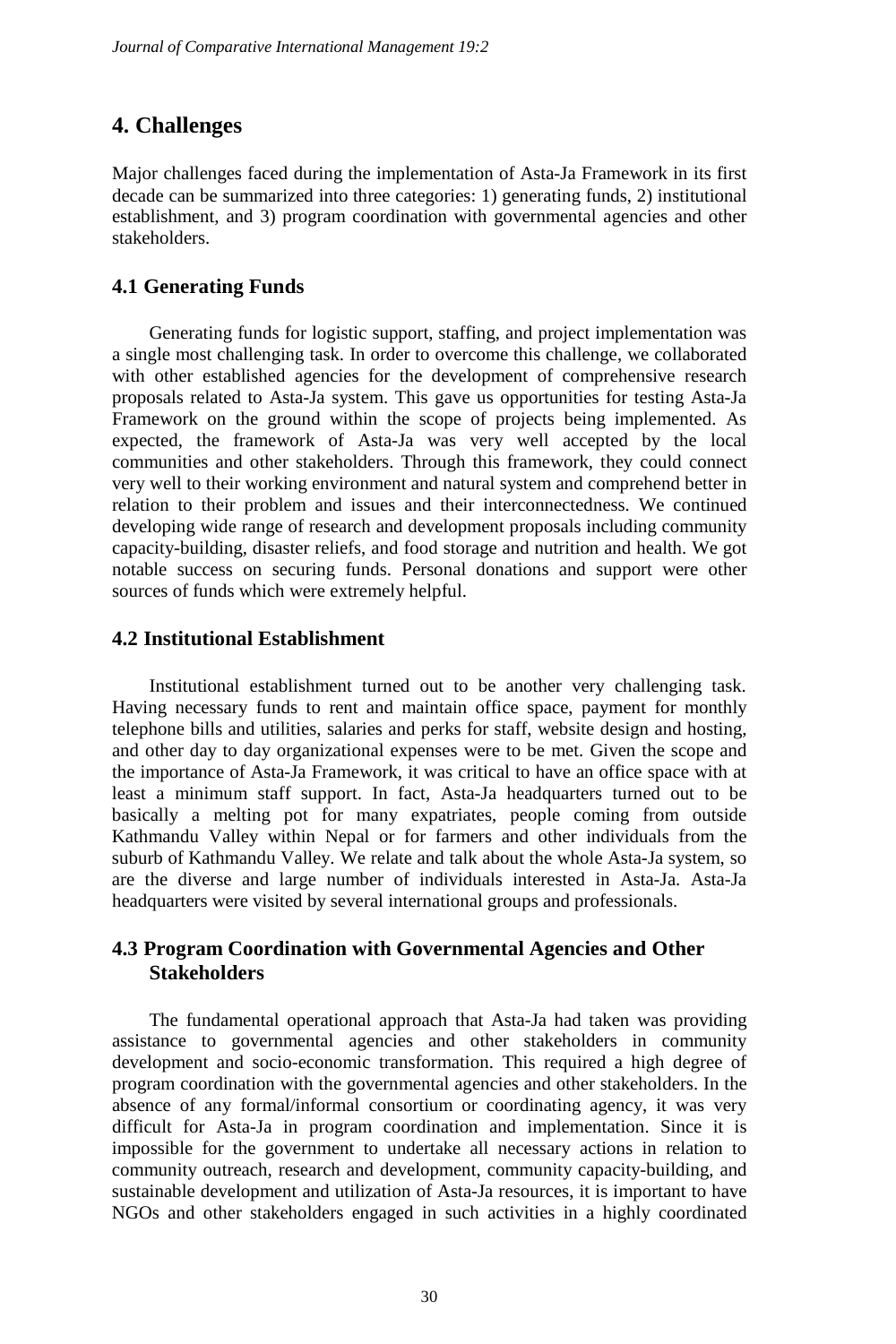way. In the absence of such a coordination and even resource sharing, opportunities for synergistic and cost-effective fast-paced community development will be compromised. In order to prevent from program overlaps and role duplication, resource wasting, and potential conflicts, it is critical to have an appropriate unifying framework for planning and management of environmental and natural resources at national, reginal, and local levels.

### **5. The Unifying Asta-Ja Framework**

Nepal has competitive advantages for sustainable development and utilization of Asta-Ja resources for socio-economic transformation (Poudel, 2008). With these advantages, a large number of environmental and natural resources developmental initiatives are expected to occur in the future. Current and future developmental initiatives include the construction of reservoirs for hydropower, irrigation canals, drinking water project, groundwater utilization, agricultural development, road construction, mining and excavations, forest products, harvesting medicinal and aromatic plants, agro-industrial development, tourism development, etc. In addition, rural settlement planning and development, urban development, waste disposals, land rehabilitation, and manpower development are other activities that relate to Asta-Ja system. In this process, a multitude of resource issues and concerns including policy decision making, rules and regulations, governance, environmental impacts, data sharing, and research and development need to be tackled. Resource conflicts due to lack of coordination among various stakeholders may drag the developmental initiatives for a long time, and often lead to court cases. Therefore, it is very important to have a unifying planning and development framework for natural resource management which leads to a highly coordinated planning, management, and decision-making in sustainable utilization and development of Asta-Ja resources.

Asta-Ja Framework serves is as a unifying framework for environmental and natural resources planning and management. Through this framework, all governmental and nongovernmental agencies, private businesses, community organizations, academia, international aid agencies and other stakeholders, who are concerned with the Asta-Ja resources, will come together in natural resources planning and management. They will work together in the assessment, understanding, conservation, and sustainable utilizations of Asta-Ja resources.

Currently, capacity-building programs in Nepal are largely uncoordinated, fragmented, single disciplinary, and partial. In order to develop community capacity-building as an approach to socio-economic transformation, capacitybuilding initiatives should be holistic, comprehensive, participatory, and issue specific. The Asta-Ja framework presents an opportunity for community capacitybuilding by addressing community resource problems comprehensively and holistically (Poudel, 2012c).

The value and the utilities of the Asta-Ja Framework on Nepal's economic development was well recognized and cited by Duquesne (2011) in her book entitled *Nepal: Zone of Peace.* She has identified four pillars (Nepal as a Transit State, Nepal as a Guardian of the Blue Gold, Hospitality, and Voluntary Simplicity) for Zone of Peace. In her Voluntary Simplicity pillar, she has emphasized peaceful local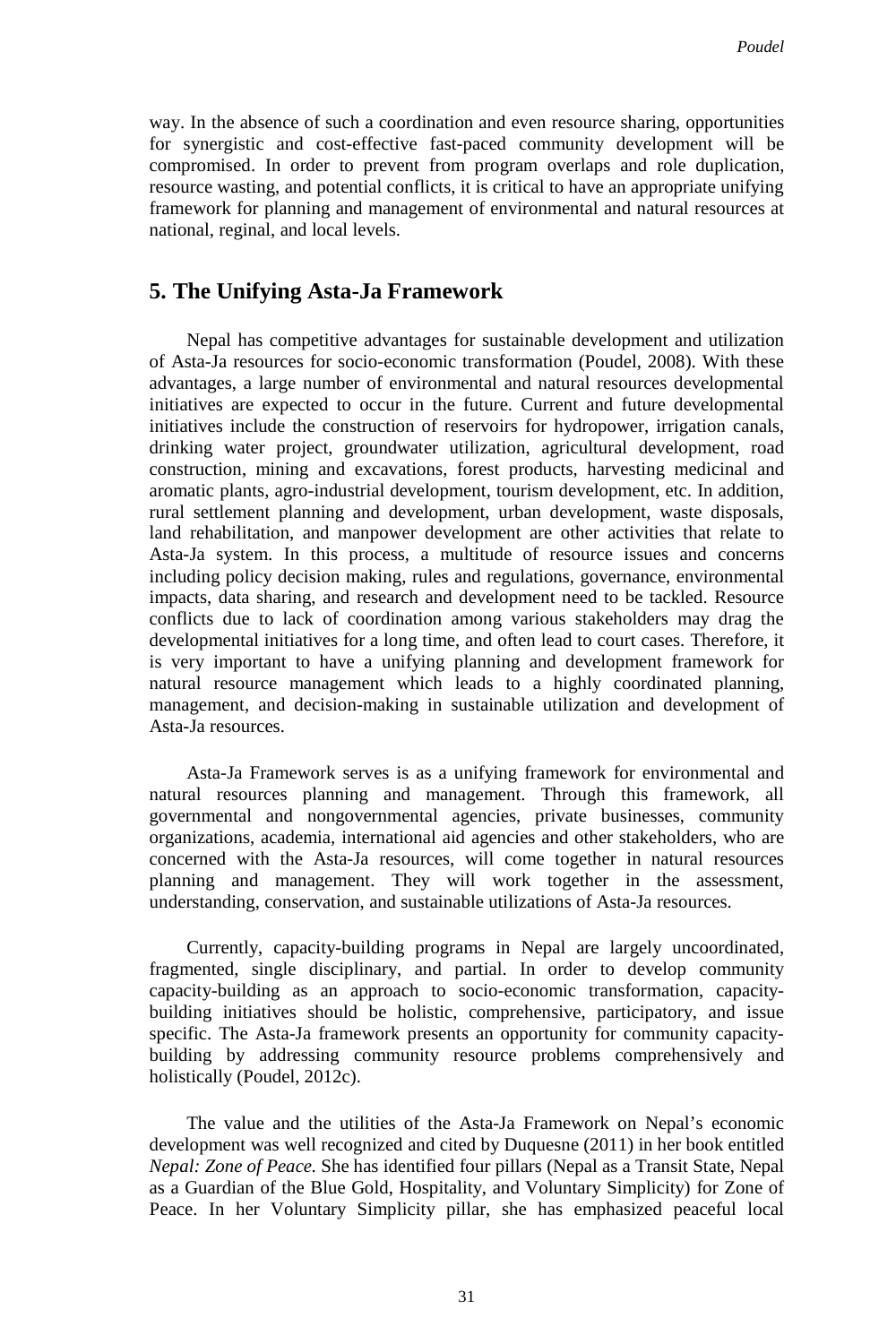economies, microcredit, empowered grassroots governance, social justice and equity, shared welfare, upsizing of human security and basic livelihood, and the importance of Asta-Ja for socio-economic transformation of Nepal. She has dedicated four pages on Asta-Ja in her book. In 2013, she published an article entitled "Eight Ja Crusade for Economic Growth and Nirdhan Bank" (Duquesne, 2013) in which she has emphasized the role of microfinance (based on group solidarity, no collateral) to make investment in Asta-Ja system for increased food production, increased household incomes, export of goods and services, employment generation, resource conservation and development, and overall socio-economic transformation of Nepal.

A large number of stakeholders including national, regional, and local natural resources planning and management agencies, settlement development and urban planning and management organizations, and agribusiness/industries and financing institutions can utilize Asta-Ja framework as their planning, management and decision-making tool. Urban planners can use Asta-Ja Framework to locate residential areas, park and services, water management, waste disposal sites, vegetation and wildlife, urban agriculture, landscaping, and ecological restoration so that sustainability and environmental quality of cities and towns can be enhanced. Academic institutions, research and development agencies, and scientific communities can utilize this framework as a foundation for the development of environmental and natural resources theories and models, teaching environmental and natural resource courses, studying ecosystems and ecological integrity, or for conducting field research.

For governmental agencies, Asta-Ja Framework provides a sound unifying platform for bringing together all stakeholders associated with Asta-Ja system and developing coordinated comprehensive plans, programs, and projects for conservation, utilization and sustainable development of Asta-Ja resources. Through this framework, government agencies and other stakeholders can effectively communicate, discuss, dialogue, debate, and finally come to a consensus on policy decision-making related to Asta-Ja resources and nation-building.

Farm managers can use this framework in their farm planning and management, production decision-making, sustainable resource conservation and utilization, and environmental quality. For general public, this framework is helpful in developing comprehensive view of their natural resource base, understanding problems in Asta-Ja system, policy advocacy, and making necessary changes in their behavior and habits for environmental quality and sustainability.

Using Asta-Ja Framework, system modelers can develop comprehensive environmental and natural resources system models which will assist in understanding complexities within the Asta-Ja system further and making learned decisions for sustainable conservation, utilization and development of Asta-Ja resources. Such a system-based computer model will be very valuable tool for Asta-Ja system decision support. As most natural disasters in Nepal such as landslides, flooding, earthquake, forest fires, hailstorms, and Glacial Lake Outbrust Flood (GLOF) directly relate to Asta-Ja system, disaster management agencies can utilize Asta-Ja Framework in their risk assessment, disaster preparedness, and recovery efforts.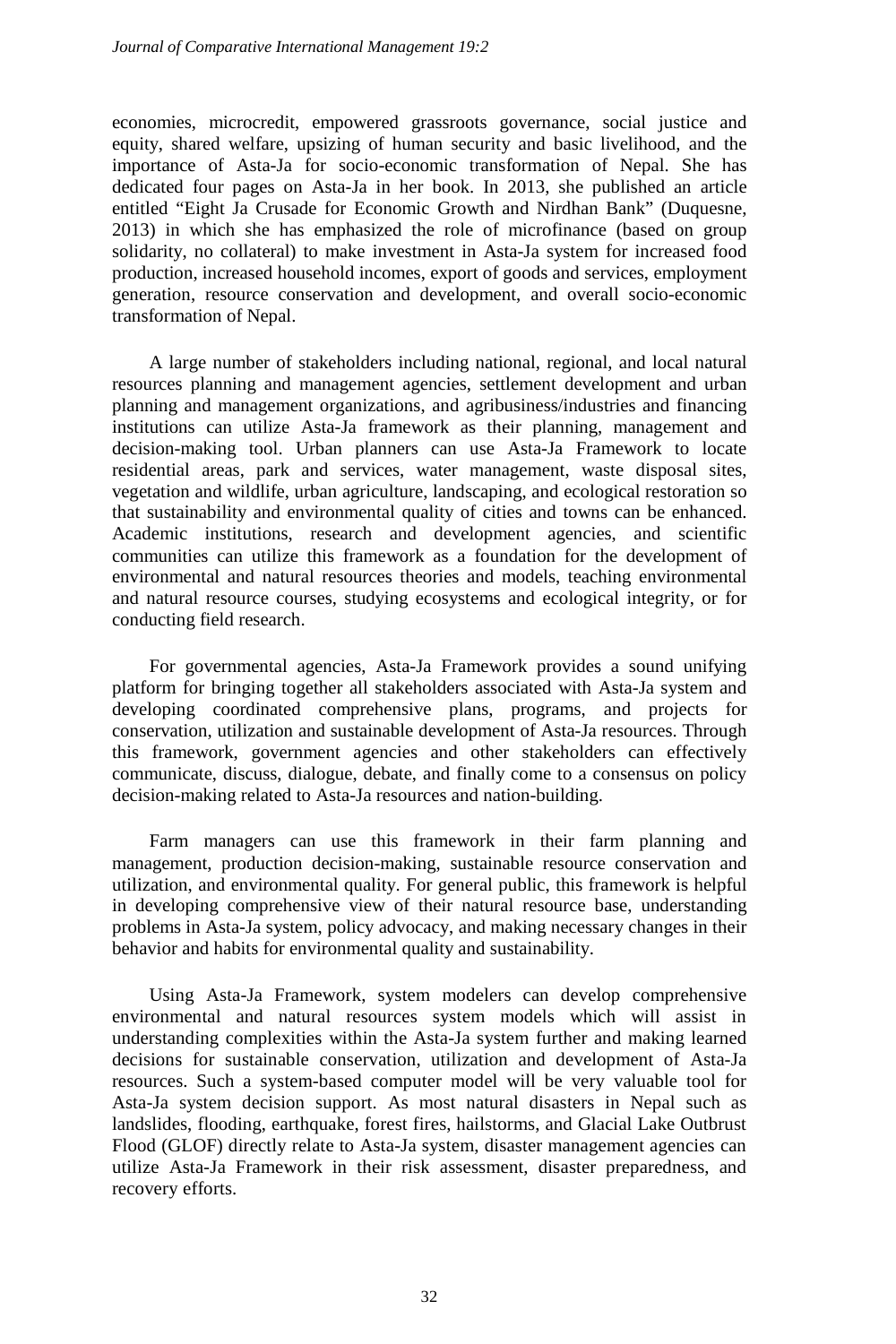Asta-Ja Framework will be very useful tool for developing plans and programs for community resiliency. For climate change communities, Asta-Ja Framework will provide an excellent platform for an assessment of climate change impacts and adaptation. Through this framework, any stakeholder within the Asta-Ja system will be able to comprehend, understand, make better decision which will result in sustainable conservation and development of environmental and natural resources.

Figure 2 depicts these various relationships within the context of the unifying planning and management.



**Figure 2. Asta-Ja Framework as a sound unifying planning and management tool for environmental and natural resources planning, management and development.**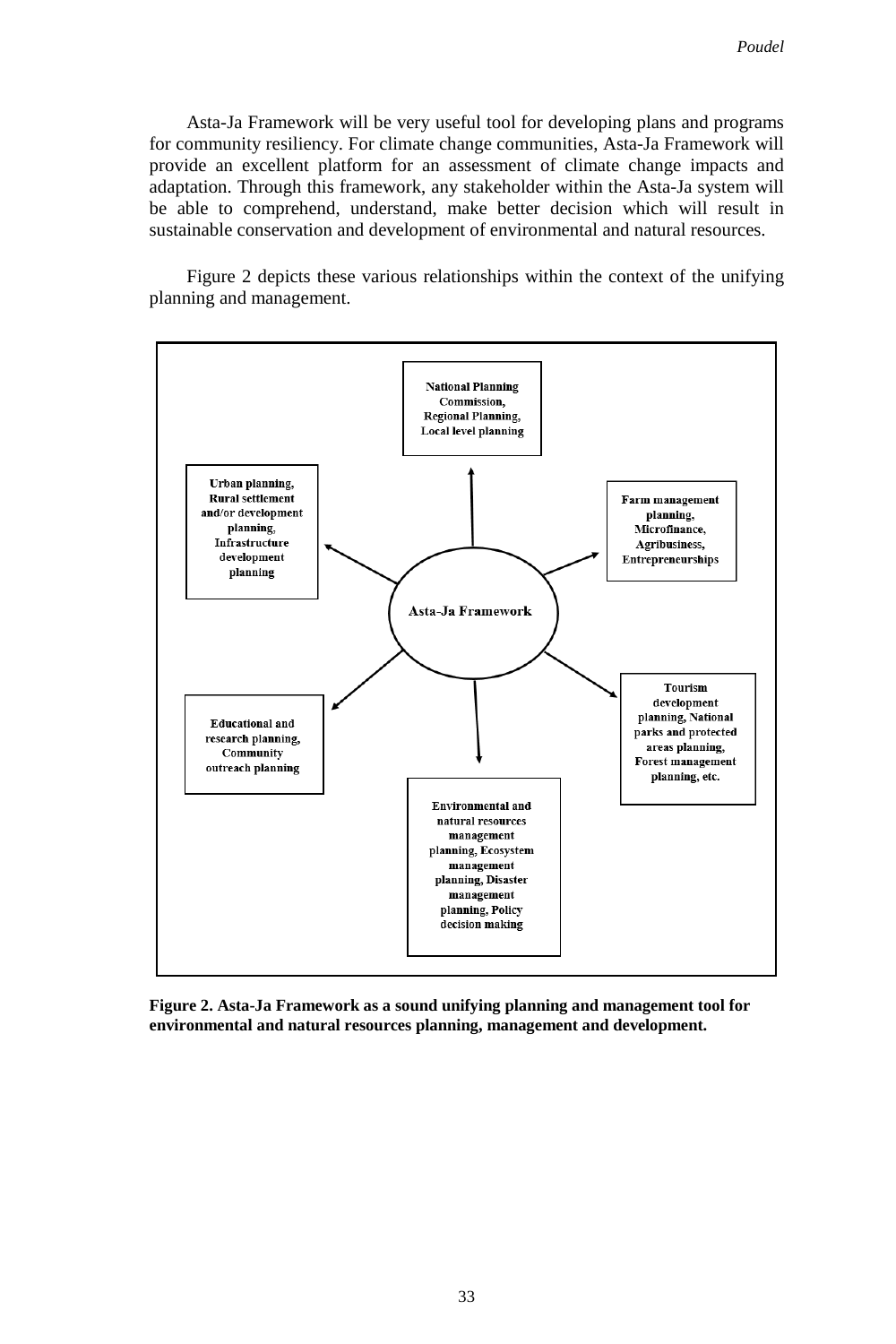# **6. Future Recommendations**

Based on lessons learned from the implementation of Asta-Ja Framework for a decade in Nepal, I recommend the followings:

- 1. Identification of a set of coherent criteria, standards, indicators, and outcomes in relation to the principles of the framework when applying it to specific resource management or community development projects. A good comprehension of the complexity of Asta-Ja system is necessary for an effective implementation of the framework.
- 2. A comprehensive assessment of the status, magnitude, trends, and problems associated with Asta-Ja elements and the system as a whole is necessary for environmental and natural resource conservation and development. Expedited basic and applied research on Asta-Ja system is critical for better understanding of the interrelationships and linkages among the elements as well as in developing sustainable technologies and practices for the conservation and development of Asta-Ja resources.
- 3. Establishment of a comprehensive Asta-Ja Data Portal to help investigators in understanding the current status and development of future scenarios on Asta-Ja resources. There is already a large amount of data related to Asta-Ja elements which is scattered all around with governmental agencies, research institutions, and other organizations.
- 4. Natural disasters such as landslides, flooding, earthquakes, Glacial Lake Outburst Flood (GLOF), forest fires, or drought directly fall within the domain of Asta-Ja system. Development of a close coordination among disaster management agencies and other stakeholders of Asta-Ja system is necessary for appropriate disaster preparedness, management and recovery (Poudel, 2015b).
- 5. Formation of an Asta-Ja Consortium consisting of relevant agencies and stakeholders for research and innovation and the development of Asta-Ja Data Portal. This Consortium can play a major role in developing research and developmental strategies as well as coordinating the stakeholders.
- 6. Giving high priority for integrated sustainable community development by targeting specific communities across the nation. For this, it is critical to have a strong collaboration among various stakeholders including governmental agencies, financial institutions, INGOs, NGOs, international aid agencies, bilateral and multilateral organizations, and others in program development, implementation, and monitoring and evaluation.
- 7. Establish Asta-Ja Think Tank for science-based policy advocacy, policy research, policy discussions, and development of strategies for Asta-Ja resources management and utilization. Asta-Ja Think Tank can also track international trades, rules and regulations, and agreements in relation to Asta-Ja products for global markets. It can also work on keeping track of cutting-edge technologies, innovations, and research findings that relate to Asta-Ja system.
- 8. Strengthen community outreach on Asta-Ja system through various activities such as field days, meetings, workshops and conferences, group discussions, interaction events, and farm tours. Disseminate information thorough different outlets including social media, TVs, radios, newsletters, websites, newspapers, brochures, leaflets, promotional items, etc.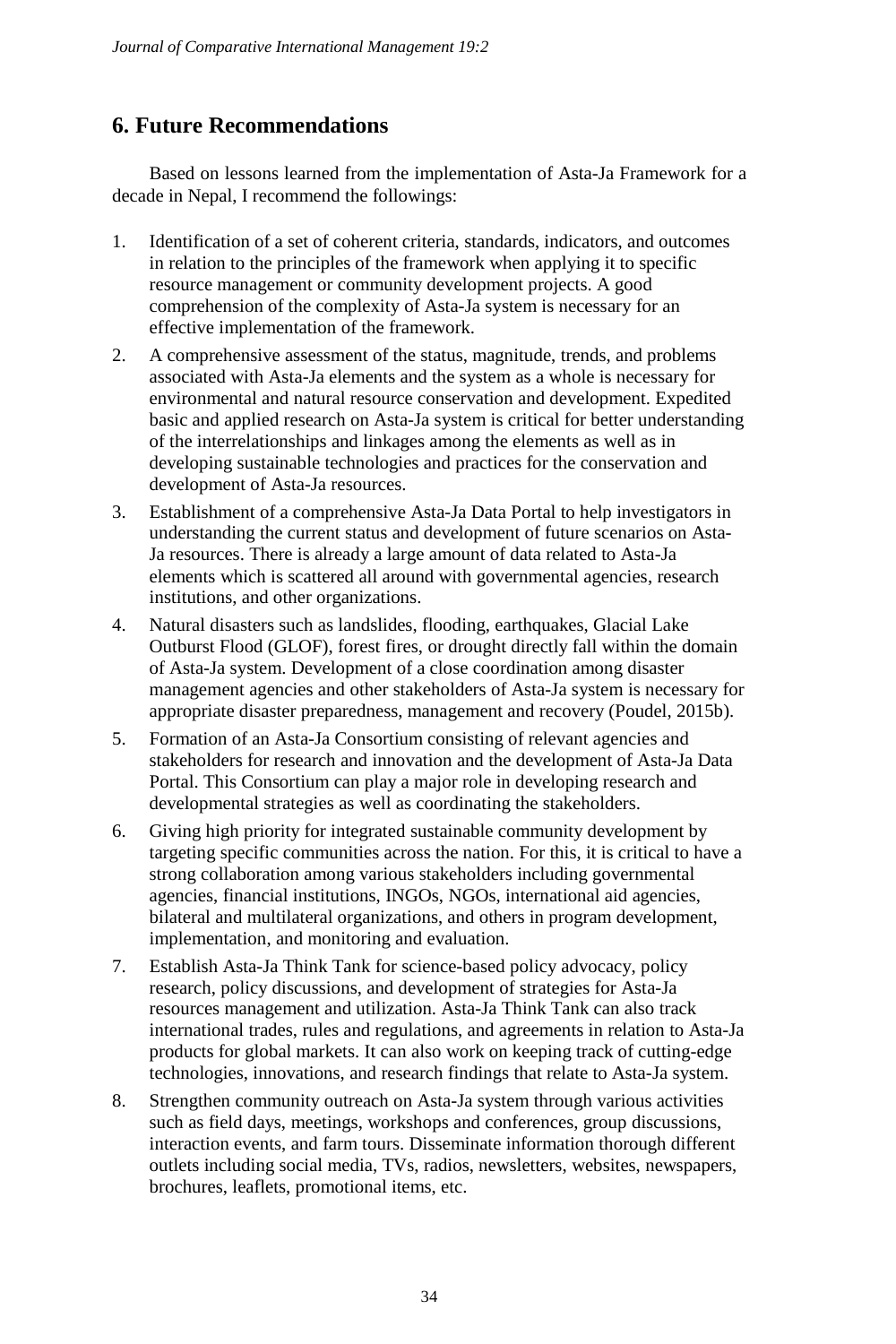## **7. Goals of the Asta-Ja framework**

The Asta-Ja Framework complements heavily to the recent United Nation's global Sustainable Development Goals (SDGs), declared at the UN's New York Convention on September 25–27, 2015 (UN, 2015). The 17 SDGs are:

- 1. End poverty in all its forms everywhere
- 2. End hunger, achieve food security and improved nutrition and promote sustainable Agriculture
- 3. Ensure healthy lives and promote well-being for all at all ages
- 4. Ensure inclusive and equitable quality education and promote lifelong learning opportunities for all
- 5. Achieve gender equality and empower all women and girls
- 6. Ensure availability and sustainable management of water and sanitation for all
- 7. Ensure access to affordable, reliable, sustainable and modern energy for all
- 8. Promote sustained, inclusive and sustainable economic growth, full and productive employment and decent work for all
- 9. Build resilient infrastructure, promote inclusive and sustainable industrialization and foster innovation
- 10. Reduce inequality within and among countries
- 11. Make cities and human settlements inclusive, safe, resilient and sustainable
- 12. Ensure sustainable consumption and production patterns
- 13. Take urgent action to combat climate change and its impacts
- 14. Conserve and sustainably use the oceans, seas, and marine resources for sustainable development
- 15. Protect, restore, and promote sustainable use of terrestrial ecosystems, sustainably manage forests, combat desertification, and halt and reverse land degradation and halt biodiversity loss
- 16. Promote peaceful and inclusive societies for sustainable development, provide access to justice for all and build effective, accountable and inclusive institutions at all levels
- 17. Strengthen the means of implementation and revitalize the global partnership for sustainable development

A close look on the SDGs and the eight principles of Asta-Ja Framework reveals that there is a great deal of synergy between them. While Goal 1 through 8, 12, 13, 15, and 16 directly relate to Asta-Ja Framework's principle 8 (i.e. sustainable community development and socio-economic transformation) and principle 6 (i.e. sustainable technologies and practices), Goal 9 and 11 relate to principle 2 (i.e. community capacity-building) and Goal 10 and 17 relate to principle 7 (i.e. institutions, trade and governance). Therefore, it is prudent for the Government of Nepal in adopting Asta-Ja Framework as its developmental platform and working closely with UN agencies for next 15 years on sustainable development of Nepal. The Asta-Ja Framework emphasizes sustainable conservation and management of environmental and natural resources and socio-economic transformation both at the macro and micro levels in Nepal.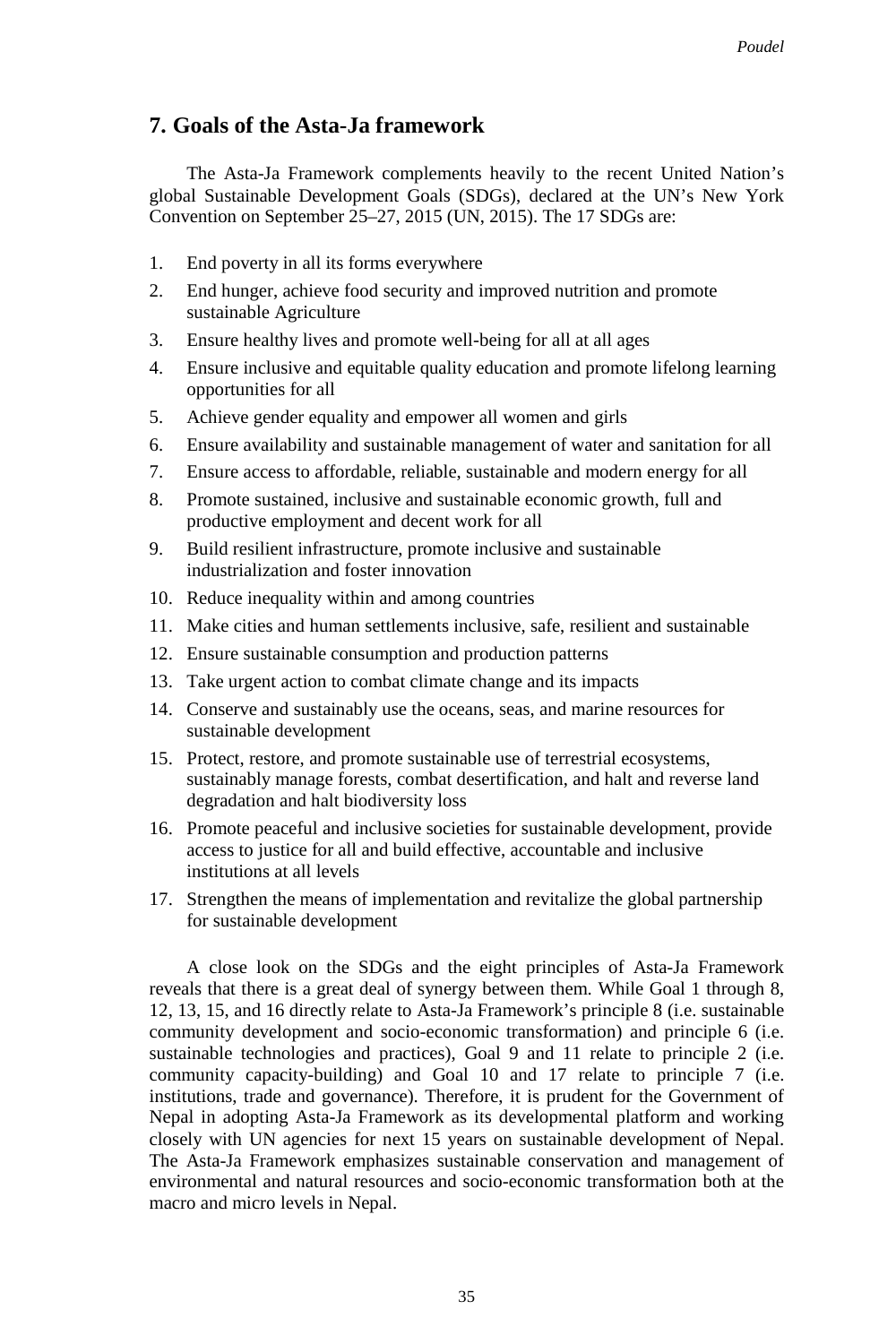## **8. Conclusions**

Nepal is currently facing multidimensional developmental challenges including not only the development of infrastructures such as road networks, irrigation system, hydroelectricity, hospital system, educational facilities, and industries, but also overcoming serious environmental and ecological degradation issues. These challenges in the coming years will be further intensified and complicated as population growth continues resulting in further shortages of food and energy, unemployment, global climate change, and increasing natural disasters unless immediate remedial actions are undertaken. Natural resources problems such as erosion and land degradation, contaminated water and food system, depleting aquifers, and deforestation continue to be the major challenges. In order to effectively address these challenges and drive the nation in the fast-paced path of socio-economic transformation, a grassroots-based, theoretically grounded, ideologically neutral, and tested unifying framework for environmental and natural resource planning and management is necessary. Since Asta-Ja Framework is ideologically neutral, it serves as a unifying framework for planners, developers, educationists, research scientists, and other stakeholders who are engaged on environmental and natural resources planning and management. Development of Asta-Ja Data Portal, formation of Asta-Ja Consortium, and establishment of Asta-Ja Think Tank will be very helpful in the implementation of Asta-Ja Framework. Since the Asta-Ja Framework has been well accepted by the Nepalese society and there is great deal of synergy between the UN's 2030 SDGs and the Asta-Ja Framework for nation-building, it is strongly suggested that the Government of Nepal adopt Asta-Ja Framework as its national developmental framework and implement UN's SDGs and other similar initiatives for other stakeholders through it for expedited sustainable development of Nepal.

## **Acknowledgements**

I would like to thank all the present and past board members of Asta-Ja Abhiyan Nepal, Asta-Ja Research and Development Center, and Asta-Ja Agricultural Cooperative, Kathmandu, Nepal. My sincere thanks go to all Asta-Ja International Coordination Committee members and advisors. I would like to thank thousands of Asta-Ja campaigners, supporters, volunteers, and inspirers, both inside and outside the country of Nepal. My sincere appreciation goes to all the donor agencies, government institutions, charity organizations, private businesses, nonprofit non-governmental organizations, INGOs, scholars, media persons, and individuals who supported Asta-Ja over the past decade through contracts and grants, personal donations, gifts, volunteerism, and their time and efforts in bringing Asta-Ja to this height. I really appreciate all government officials, political leaders, and other dignitaries in Nepal for giving us their invaluable times and accepting our invitations to attend Asta-Ja events. I am humble and obliged to our local communities, producers, and other stakeholders who have given countless hours voluntarily and have spent monies from their pockets in the pursuit of this historic Asta-Ja revolution for sustainable conservation, utilization and development of Asta-Ja resources and socio-economic transformation of Nepal.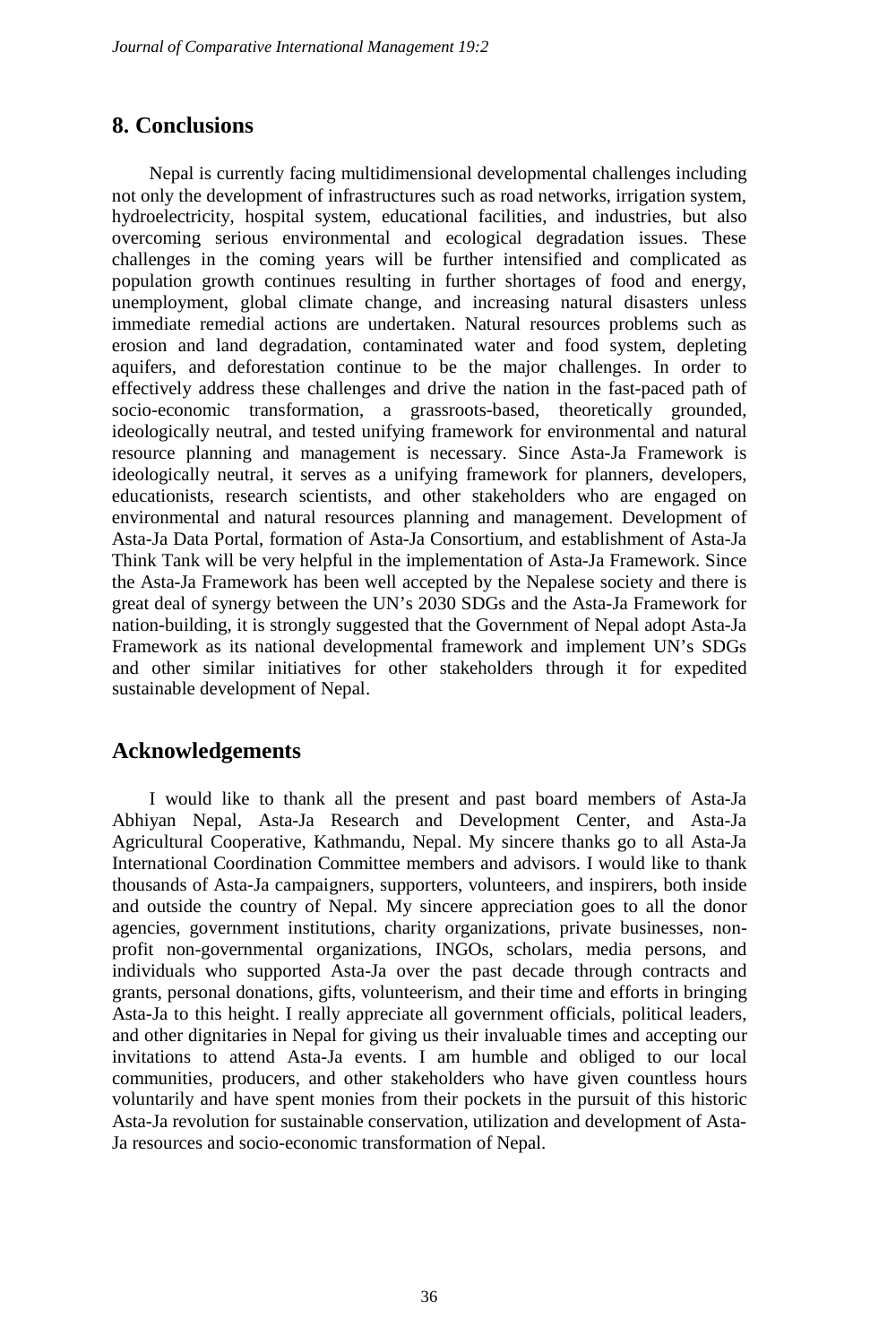## **References**

- Acharya, K.P. and R.B. Dangi. 2009. Case studies on measuring and assessing forest degradation- Forest degradation in Nepal: Review of data and methods, Forest Resources Assessment Programme, FAO, Rome, Italy. Working Paper 163.
- Acharya, K.P., R.B. Dangi, and M. Acharya. 2011. Understanding forest degradation in Nepal, Unasylva 238, vol. 62, no.2. Available at: [http://www.fao.org/docrep/015/i2560e/i2560e06.pdf,](http://www.fao.org/docrep/015/i2560e/i2560e06.pdf) Accessed on 3/12/2017. [http://www.fao.org/docrep/012/k7608e/k7608e00.pdf,](http://www.fao.org/docrep/012/k7608e/k7608e00.pdf) accessed on 3/12/2017.
- Asian Development Bank (ADB). 2013. Nepal: Country Partnership Strategy (2013–2017), Asian Development Bank, Available at: [https://www.adb.org/](https://www.adb.org/%E2%80%8Cdocuments/nepal-country-partnership-strategy-2013-2017) [documents/nepal-country-partnership-strategy-2013-2017,](https://www.adb.org/%E2%80%8Cdocuments/nepal-country-partnership-strategy-2013-2017) accessed on 3/1/2017.
- Asta-Ja ICC (Asta-Ja International Coordination Committee). 2015. Rebuilding Nepal: Collection of Preliminarythoughts (working paper), Editor, Adhikari, A.P., 2015. Asta-Ja Research and Development Center (Asta-Ja RDC), Kathmandu, Nepal. Available at: [http://nebula.wsimg.com/d6b6e4de6feea685b](http://nebula.wsimg.com/d6b6e4de6feea685b%E2%80%8C86dbd784bf5b973?AccessKeyId=75D28E4B1D9BAA4EDA81&disposition=0%E2%80%8C&alloworigin=1) [86dbd784bf5b973?AccessKeyId=75D28E4B1D9BAA4EDA81&disposition=0](http://nebula.wsimg.com/d6b6e4de6feea685b%E2%80%8C86dbd784bf5b973?AccessKeyId=75D28E4B1D9BAA4EDA81&disposition=0%E2%80%8C&alloworigin=1) [&alloworigin=1,](http://nebula.wsimg.com/d6b6e4de6feea685b%E2%80%8C86dbd784bf5b973?AccessKeyId=75D28E4B1D9BAA4EDA81&disposition=0%E2%80%8C&alloworigin=1) accessed on 3/4/2017.
- Bannister, T. 2016. Mapping Geohazards in the Churia Region of Nepal: An Application of Remote Sensing and Geographic Information Systems, A Thesis Presented to the Graduate Faculty of the University of Louisiana at Lafayette In Partial Fulfillment of the Requirements for the Degree of Master of Science in Geology, University of Louisiana at Lafayette, Louisiana, USA. Available at: [http://nebula.wsimg.com/6e2e98ad77014a586a9ff5bee7bc5abb?AccessKeyId=](http://nebula.wsimg.com/6e2e98ad77014a586a9ff5bee7bc5abb?AccessKeyId=75D28E4B1D9BAA4EDA81&disposition=0&alloworigin=1) [75D28E4B1D9BAA4EDA81&disposition=0&alloworigin=1,](http://nebula.wsimg.com/6e2e98ad77014a586a9ff5bee7bc5abb?AccessKeyId=75D28E4B1D9BAA4EDA81&disposition=0&alloworigin=1) accessed on 3/12/2017.
- Bhattarai, L.K. 2017. *Nepalese Civilization: Past and Present-Democratic Movement and Developmental Model*. Bidhyarthi Pustak Bhandar, Bhotahiti, Kathmandu, Nepal (In Nepali Language).
- Chitrakar, G.R., B. Piya, D. Nepali, and S.P. Manandhar. 2007. Some notable disasters in Nepal and their itigation. *Journal of Nepalese Geological Society*, 36: 23.
- DFRS. 2008. Contribution of forestry sector to gross domestic product in Nepal, Department of Forest Research and Survey, Ministry of Forests and Soil Conservations, His Majesty's Government of Nepal.
- DPNet-Nepal (Disaster Preparedness Network-Nepal). 2017. Hazard in Nepal, Available at[: http://dpnet.org.np/index.php?pageName=hazard,](http://dpnet.org.np/index.php?pageName=hazard) accessed on 3/12/2017.
- Duquesne, I. 2011. *Nepal: Zone of Peace*, Bhrikuti Academic Publications, Kathmandu, Nepal. 398 pages.
- Duquesne, I. 2013. Eight Ja crusade for economic growth and Nirdhan Bank, Telegraphnepal. Available at: [http://www.telegraphnepal.com/national/2013-](http://www.telegraphnepal.com/national/2013-01-03/nepal:-eight-ja-crusade-for-economic-growth-and-nirdhan-bank) [01-03/nepal:-eight-ja-crusade-for-economic-growth-and-nirdhan-bank,](http://www.telegraphnepal.com/national/2013-01-03/nepal:-eight-ja-crusade-for-economic-growth-and-nirdhan-bank)  accessed on 3/3/2017.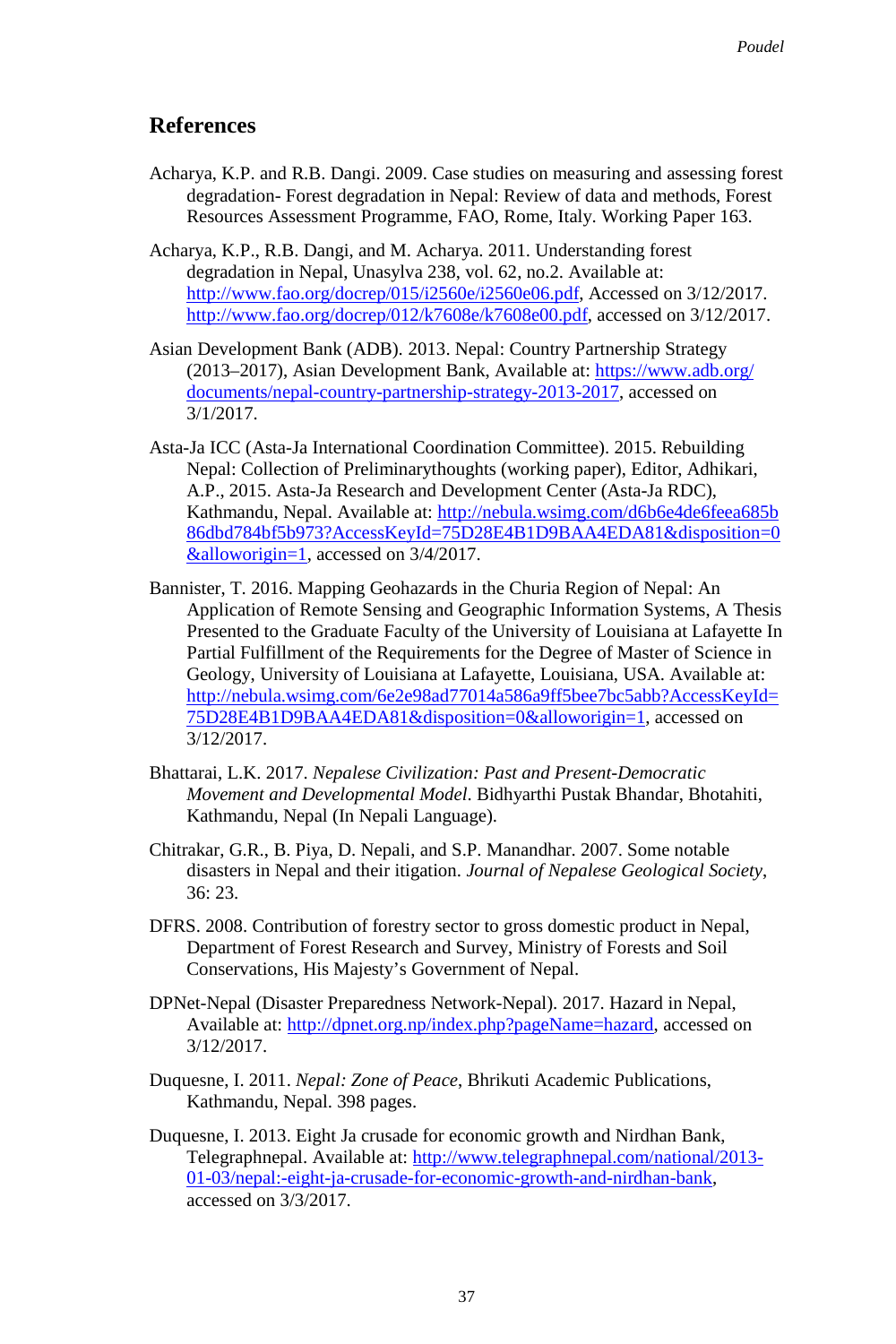- FAO. 2012. FAOSTAT. Available at http://faostat.fao.org/site/342/default.aspx
- Ghimire, P. 2014. Impact of disasters in Nepal. *New Spotlight News Magazine*, Vol. 08 No. 6, August 29, 2014. Available at[: http://www.spotlightnepal.com/News](http://www.spotlightnepal.com/News/Article/Impact-Of-Disasters-In-Nepal) [/Article/Impact-Of-Disasters-In-Nepal,](http://www.spotlightnepal.com/News/Article/Impact-Of-Disasters-In-Nepal) accessed on 3/12/2017.
- Hardin, G. 1968. The Tragedy of the Commons. *Science*, New Series, 162(3859): 1243–1248.
- Holling, C.S., editor. 1978. *Adaptive Environmental Assessment and Management*. John Wiley and Sons, London, England.
- ICIMOD. 2015. Reviving the dying springs: Reinforcing social development and economic growth in the midhills of Nepal. Issue Brief, February 2015. Kathmandu, Nepal: ICIMOD.
- IPCC. 2007. Climate Change 2007: *Impacts, Adaptation, and Vulnerability*. Contribution of Working Group II to the Fourth Assessment Report of the Intergovernmental Panel on Climate Change, M.L. Parry, O.F. Canziani, J.P. Palutokof, P.J. van der Linden and C.E. Hanson, Eds., Cambridge University Press, Cambridge, UK.
- Jayaram, V. 2015. Symbolic significance of numbers in Hinduism, Available at: <http://www.hinduwebsite.com/numbers.asp>
- Long, R.D., A. Charles, and R.L. Stephenson. 2015. Key principles of marine ecosystem-based management. *Marine Policy*, (57): 53–60.
- Lopez, D.S. 2011. Eightfold path, Available at[: https://www.britannica.com](https://www.britannica.com/topic/Eightfold-Path) [/topic/Eightfold-Path,](https://www.britannica.com/topic/Eightfold-Path) accessed on 3/11/2017.
- Maplecroft. 2010. Big economies of the future Bangladesh, India, Philippines, Vietnam and Pakistan – most at risk from climate change, Available at [http://maplecroft.com/about/news/ccvi.html.](http://maplecroft.com/about/news/ccvi.html)
- MoEST. 2008. *State of Environment (Agriculture, Forest and Biodiversity)*, Ministry of Science, Technology and Environment, Singh Durbar, Kathmandu.
- MoF (Ministry of Finance). 2010. Economic Survey, Fiscal Year 2009/2010, Vol. II. Ministry of Finance, Government of Nepal, Kathmandu, Nepal.
- Ministry of Labor and Employment. 2014. Labor migration for employment: A status report for Nepal: 2013/2014.
- MystecialNumber.com. 2017. Number 8 in Judaism, Available at: [http://mysticalnumbers.com/number-8-in-judaism/,](http://mysticalnumbers.com/number-8-in-judaism/) accessed on 3/11/2017.
- New Spotlight News Magazine. 2014. Nepal imported over Rs. 100 billion agro products, Vol 08 No. 13, December 26, 2014. Available at: [http://www.spotlightnepal.com/News/Article/Nepal-imports-agriculture](http://www.spotlightnepal.com/News/Article/Nepal-imports-agriculture-products-over-hundreed-b)[products-over-hundreed-b](http://www.spotlightnepal.com/News/Article/Nepal-imports-agriculture-products-over-hundreed-b) accessed on 3/1/2017.
- NDHS (Nepal Demographic Health Survey). 2011. Nepal Demographic and Health Survey 2011: Key Findings. Kathmandu, Nepal, and Calverton, Maryland, USA: Ministry of Health and Population, New ERA and ICF International.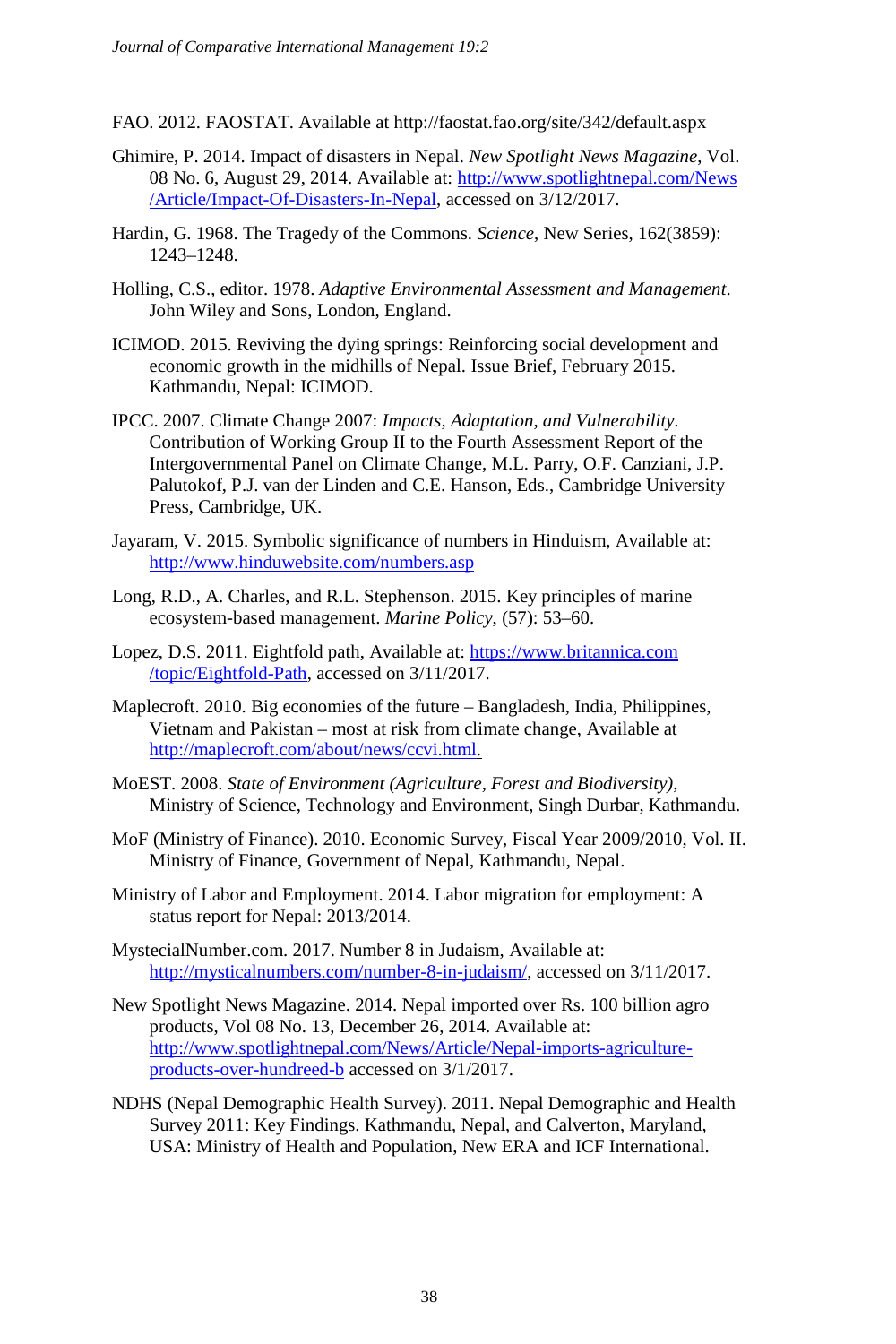- Ohtaku, K. 2006. Lucky and unlucky numbers, Available at: [http://discover](http://discover-jp.blogspot.com/2006/11/luck-and-unlucky-number.html)[jp.blogspot.com/2006/11/luck-and-unlucky-number.html,](http://discover-jp.blogspot.com/2006/11/luck-and-unlucky-number.html) accessed on 3/11/2017.
- Poudel, D.D. 2008. Management of eight "Ja" for economic development of Nepal, *Journal of Comparative International Management*, 11(1): 15–27.
- Poudel, D.D. 2009. The *Asta-Ja* environmental and natural resources policy framework (Asta-Ja ENRPF) for sustainable development in Nepal, *Journal of Comparative International Management*, 12(2): 49–71.
- Poudel, D.D. 2011. A strategic framework for environmental and sustainable development in Nepal, *Int. J. Environment and Sustainable Development*, 10(1): 48–61.
- Poudel, D.D. 2012a. Asta-Ja and Agricultural Revolution, Telegraphnepal, published on December 8, 2012. Available at[: http://www.telegraphnepal.com](http://www.telegraphnepal.com/national/2012-12-08/nepal:-asta-ja-and-agricultural-revolution.html) [/national/2012-12-08/nepal:-asta-ja-and-agricultural-revolution.html,](http://www.telegraphnepal.com/national/2012-12-08/nepal:-asta-ja-and-agricultural-revolution.html) accessed on 3/3/2017.
- Poudel, D.D. 2012b. Devastation of Churia: Geological, hydrological and socioeconomic dimensions, *Telegraphnepal*, November 1, 2012. Available at: [http://www.telegraphnepal.com/national/2012-11-01/nepal:-devastation-of](http://www.telegraphnepal.com/national/2012-11-01/nepal:-devastation-of-churia.html)[churia.html,](http://www.telegraphnepal.com/national/2012-11-01/nepal:-devastation-of-churia.html) accessed on 3/12/2017.
- Poudel, D.D. 2012c. The Asta-Ja management capacity-building framework (Asta-Ja MCBF) for sustainable development in Nepal, 15(4): 334–352.
- Poudel, D.D. 2014. Power of eight, The Kathmandu Post, Published on December 30, 2014. Available at[: http://kathmandupost.ekantipur.com/printedition/news](http://kathmandupost.ekantipur.com/printedition/news%E2%80%8C/2014-12-29/power-of-eight.html) [/2014-12-29/power-of-eight.html](http://kathmandupost.ekantipur.com/printedition/news%E2%80%8C/2014-12-29/power-of-eight.html) accessed on 3/3/2017.
- Poudel, D.D. 2015a. Factors associated with farm-level variation, and farmer's perception and climate change adaptation in smallholder mixed-farming livestock production system in Nepal, *Int. J. Environment and Sustainable Development*, 14(3): 231–257.
- Poudel, D.D. 2015b. Re-building Nepal Post Great Earthquake 2015: A Policy Dialogue: 29–32, In: Edt. A.P. Adhikari, 2015, Rebuilding Nepal: Collection of Preliminary thoughts (working paper), Asta-Ja ICC (Asta-Ja International Coordination Committee), Asta-Ja Research and Development Center (Asta-Ja RDC), Kathmandu, Nepal. Available at: [http://nebula.wsimg.com/d6b6e4de6](http://nebula.wsimg.com/d6b6e4de6%E2%80%8Cfeea685b86dbd784bf5b973?AccessKeyId=75D28E4B1D9BAA4EDA81&disposition=0&alloworigin=1) [feea685b86dbd784bf5b973?AccessKeyId=75D28E4B1D9BAA4EDA81&disp](http://nebula.wsimg.com/d6b6e4de6%E2%80%8Cfeea685b86dbd784bf5b973?AccessKeyId=75D28E4B1D9BAA4EDA81&disposition=0&alloworigin=1) [osition=0&alloworigin=1,](http://nebula.wsimg.com/d6b6e4de6%E2%80%8Cfeea685b86dbd784bf5b973?AccessKeyId=75D28E4B1D9BAA4EDA81&disposition=0&alloworigin=1) accessed on 3/5/2017
- Poudel, D.D. 2016. Rebuilding coupled with Sustainable Land Use, Food Security, and Agri-business for Community Resiliency in the Gurkha Earthquake Devastated Region in Nepal, International Workshop on Gurkha Earthquake 2015, Nepal. 24–25 April, 2016, Kathmandu, Nepal. Available at: [http://www.astajardcnepal.org/news.html.](http://www.astajardcnepal.org/news.html)
- Poudel, D.D. and T. Duex. 2017. Vanishing springs in Nepalese Mountains: Assessment of water sources, farmers' perceptions, and climate change impacts, *Mountain Research and Development*, 37(1): 1–12.
- Prasai, T., B. Lekhak, d.R. Joshi, and M.P. Baral. 2007. Microbiological analysis of drinking water of Kathmandu Valley. Scientific World 5(9): 112–114.